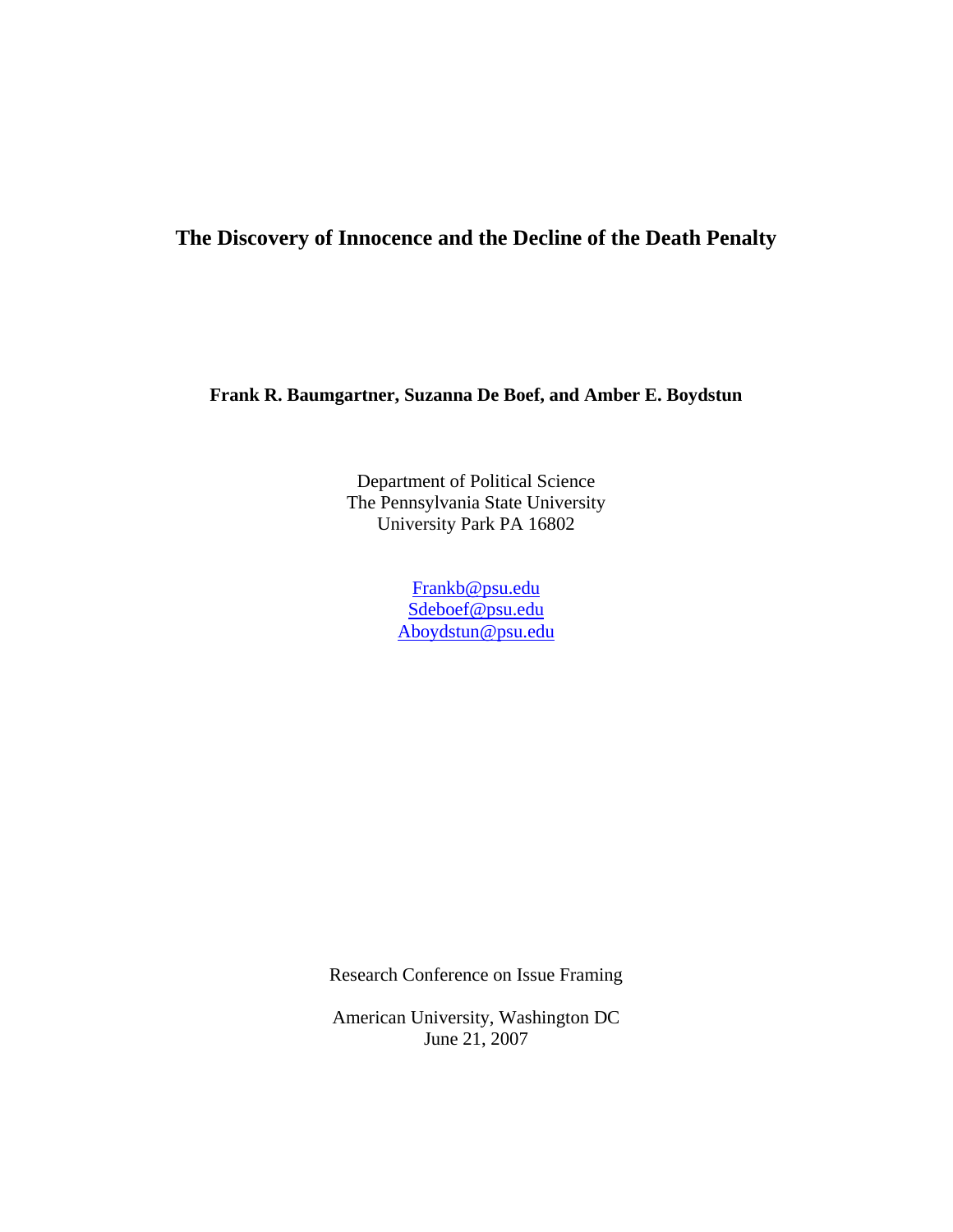# **Introduction**

A majority of Americans has long supported the death penalty and, on moral grounds, most still do.<sup>1</sup> However, like any issue under the right circumstances, even capital punishment is subject to framing effects. In this paper we draw from a larger book project (Baumgartner, De Boef, and Boydstun 2008) to explore the impact of framing on public opinion and public policy. We document the dramatic rise of a new way of thinking about the death penalty in America, the "innocence frame." This frame rests simply on the recognition that the American criminal justice system, dealing as it does with thousands of cases, is not immune from mistakes. Attention to the possibility of error in the particular case of the death penalty raises concerns among even those who support capital punishment in the abstract, as most Americans do. As the innocence frame has become more prominent in public discussion, the traditional morality and constitutionality frames have declined in relative importance. The result has been a marked shift in aggregate public opinion and, even more strikingly, a dramatic decline in the willingness of juries to impose death sentences across the country. We demonstrate these powerful framing effects while controlling for relevant rival hypotheses, including the rate of crime and the number of actual exonerations. Media framing of the issue affects death penalty public policy above and beyond these real-world cues.

The link between framing and public policy is well established. Shifts in the framing of nuclear power, pesticides, tobacco and, we demonstrate here, the death penalty, have dramatic effects on policy (Baumgartner and Jones 1993, Schneider and Ingram 1993, Riker 1986). Here, we expand on previous analyses, tracing framing of the death penalty debate and its impact on public policy and building a statistical model that predicts a firm measure of policy outcomes

<sup>&</sup>lt;sup>1</sup> Baumgartner gratefully acknowledges the support of the Camargo Foundation where he was a Fellow during the time when this paper was drafted.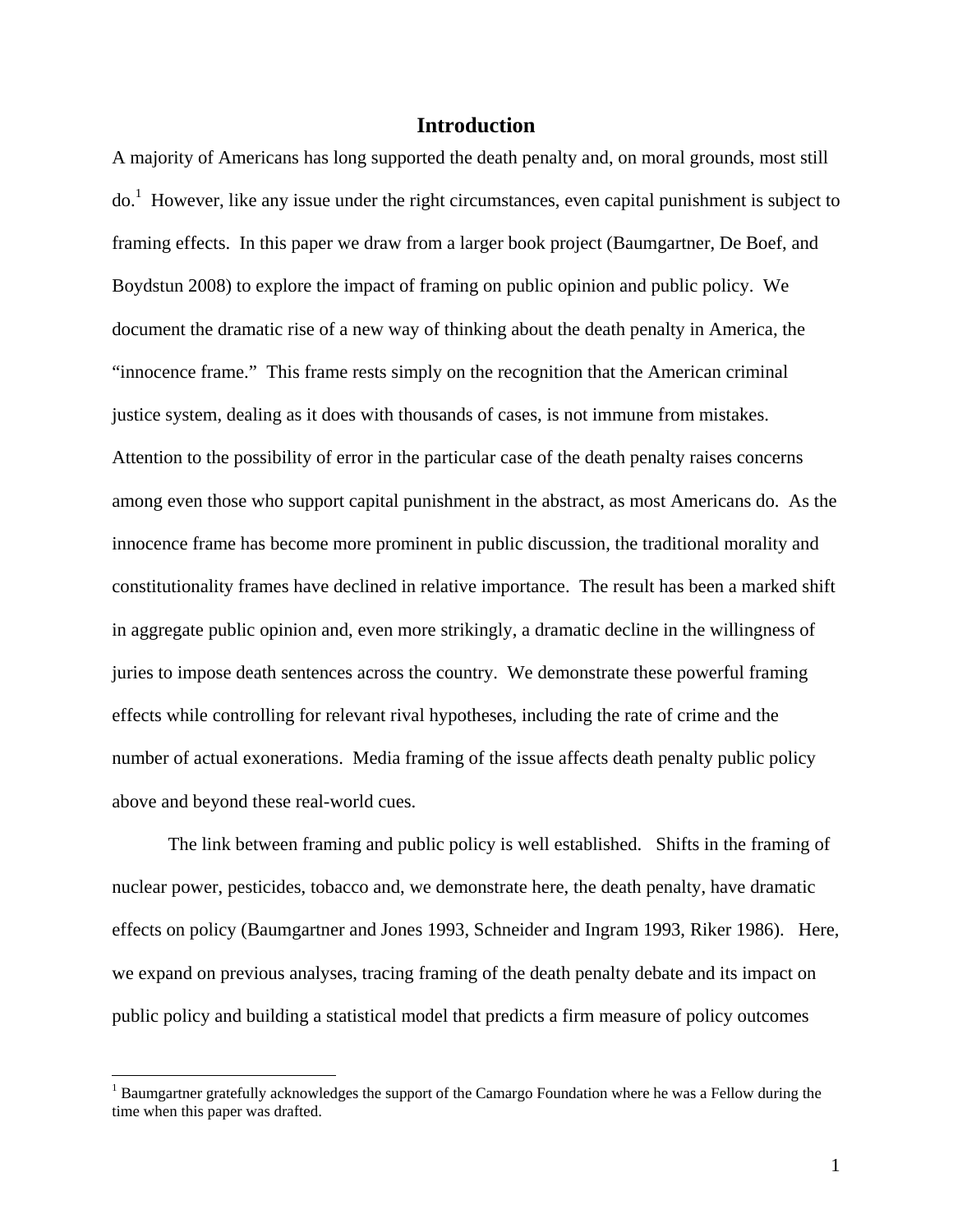and shows strong framing effects even while controlling for the relevant real-world indicators. Our focus is on the rise of the appeal of innocence-based arguments against the death penalty and their effect on the annual number of death sentences in the United States. Our emphasis here is on aggregate, national-level framing effects, public opinion, and policy change.

The way an issue is defined can powerfully affect the audience's perception of the issue, as many authors have shown (Druckman 2001, Jacoby 2000, Nelson et al. 1997, Nelson and Oxley 1999, Pollock 1994, Terkildsen and Schnell 1997, Tversky and Kahneman 1986). Sometimes the effect of framing augments events, sometimes it trumps them, and sometimes framing effects can set in motion a social cascade. Such is the case in the recent history of the death penalty. Arguments that the system is broken, that the process, run by bureaucrats, is prone to errors, have resulted in a dramatic reduction in the number of death sentences handed down by juries in the United States beyond that explained by the empirical evidence that mistakes are made. Further, as we show in greater detail in the larger project from which this paper is drawn, initial success in drawing attention to the new innocence frame has produced positive feedback effects, promoting the mobilization of student-led "innocence projects" in many journalism and law schools throughout the country. These innocence projects have uncovered more examples of innocents on death row, which in turn have led to greater attention to the problem. The positive feedback mechanism we note here is typical of many social cascades and in this case explains a dramatic explosion in attention to the concept of innocence since the late 1990s.

We begin by documenting and measuring the rise of the innocence frame, presenting evidence that public discussion of the death penalty has been altered by a new and unprecedented focus on the possibility of errors in the system, an eventuality with which no one is comfortable.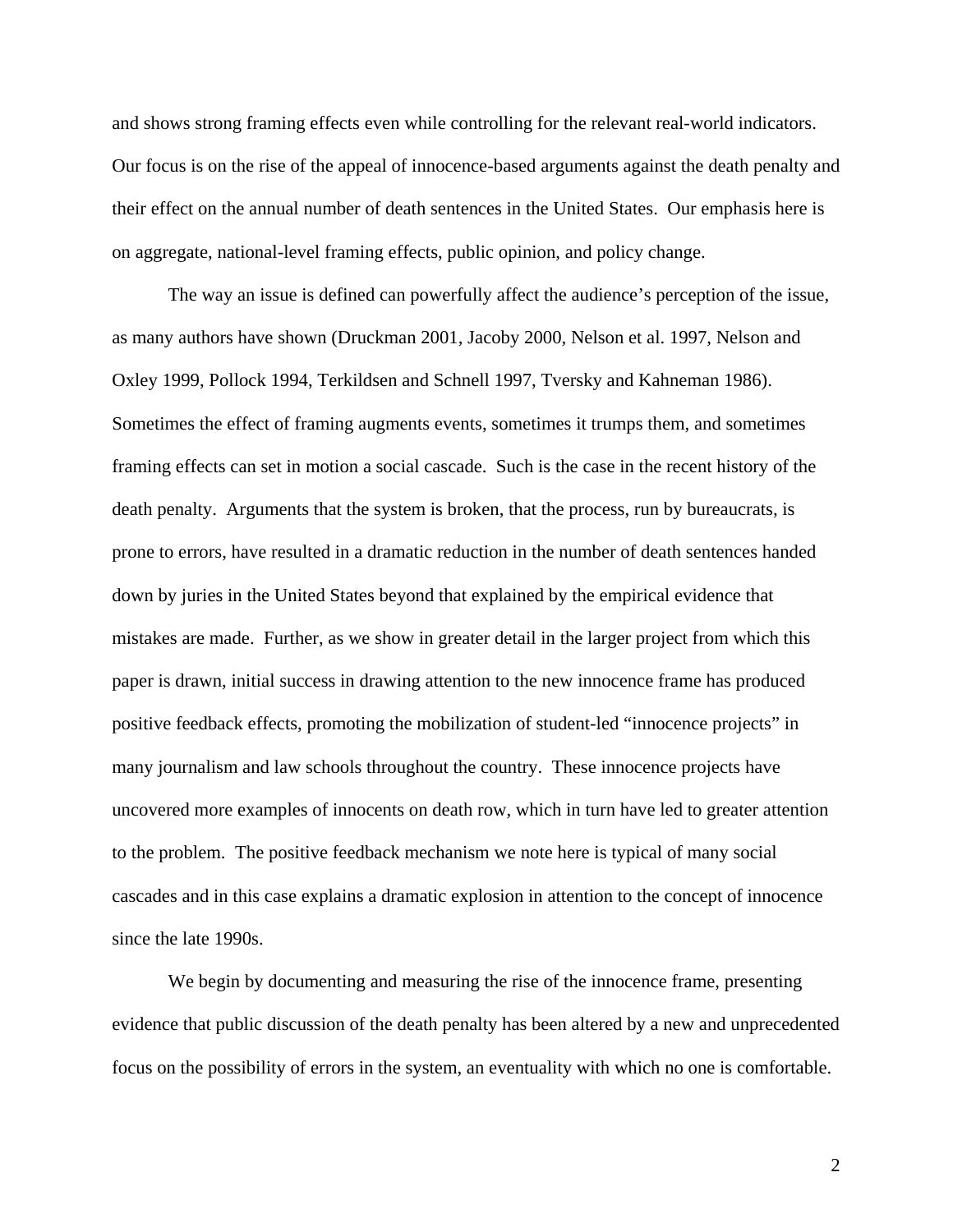The "innocence frame" has resonated more than previous arguments, bringing together a cluster of previously existing, but distinct, arguments into a single frame likely to have greater effect on public discourse than the same arguments considered separately. More broadly, we show attention has focused on different dimensions of the debate during different historical periods. Through a comprehensive analysis of the content of over 3,600 stories relating to the death penalty in the past 45 years, we trace these substantive shifts in the nature of the debate. And against the backdrop of this shifting debate we demonstrate the unprecedented power of the new "innocence" frame in influencing public policy, measured here by the annual number of death sentences issued in the United States over this same time period.

#### **A Theory of Dynamic Framing and a Method of Measurement**

Many have noted the importance of framing and issue-definition on public policy. From Schattschneider (1960) to Cobb and Elder (1972) to Kingdon (1984) to Baumgartner and Jones (1993) such a focus has been a staple in studies of agenda-setting. Baumgartner and Jones were the most systematic in tracing the level and tone of news coverage to particular issues over time. They showed for example that news coverage toward the pesticides and nuclear industries was sometimes overwhelmingly positive, but later switched to be overwhelmingly negative. Public policy, they argued, was closely related to these shifting foci of public discussion—where there were "waves of enthusiasm," government actions supported the development of the industry; where "waves of criticism" were apparent, officials attacked and regulated those same industries (Baumgartner and Jones 1993, 84). "Good news" and "bad news" have policy consequences.

Policy issues are much more complex than only positive and negative, good and bad, or any other single dimension; more recently the focus in the empirical study of issue-definition has moved to the analysis of how multidimensional issues are simplified in public debate so that only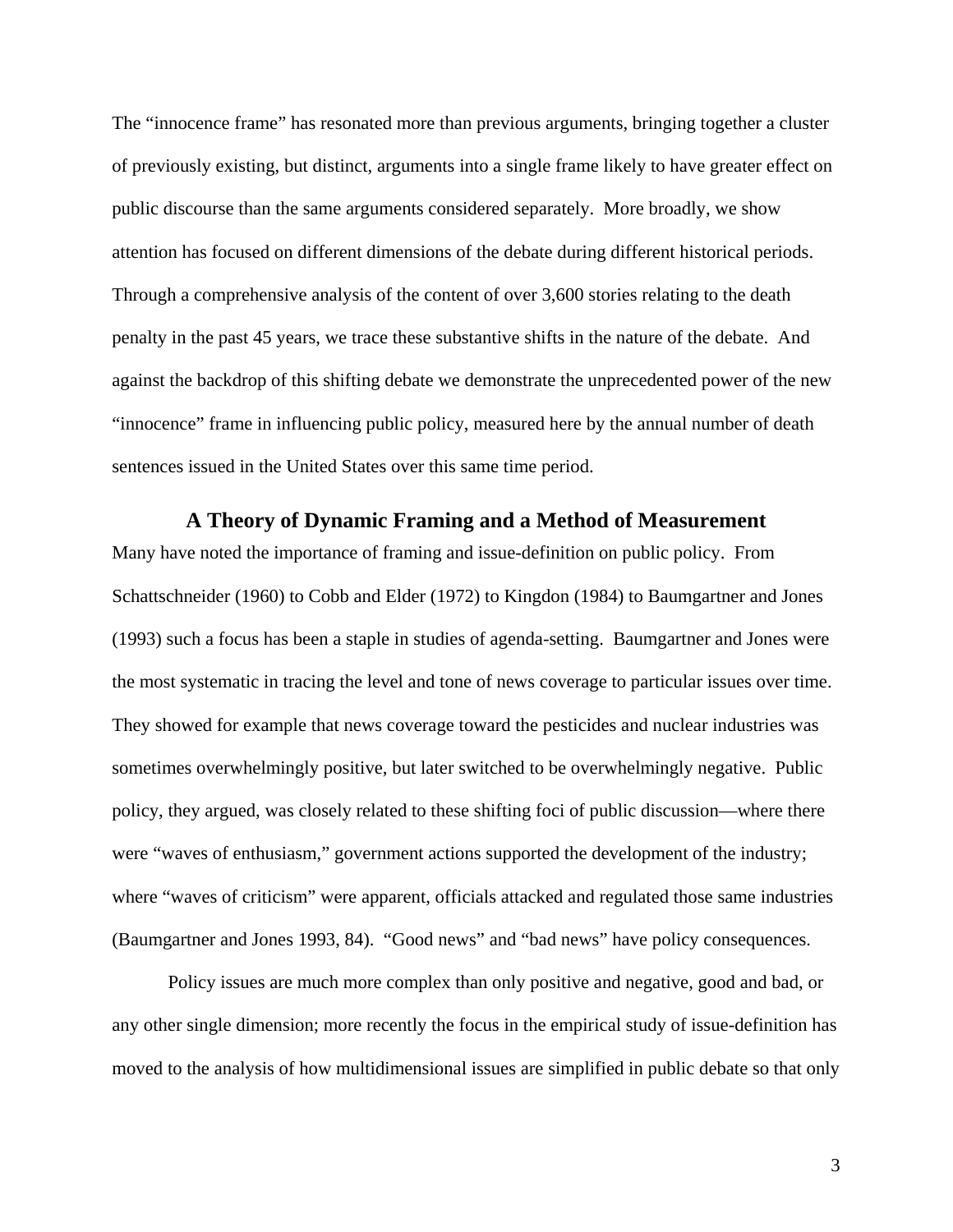a few dimensions are the object of significant discussion. The multidimensional nature of policy debates has been the object of attention from dozens of scholars ranging from Riker (1983, 1984, 1986, 1988, 1996) to Schneider and Ingram (1993) to Stone (1988, 1989) to Poole and Rosenthal (1991), who note that no matter how complex the underlying set of issues, congressional responses can be arrayed along one or two dimensions. Bryan Jones discussed these issues in some detail in developing a model of decision-making based on multidimensional choice (2001). In their most recent work Jones and Baumgartner (2005) have developed a model focusing on the implications of bounded rationality and the implications of "attention-shifting." This is when individuals or organizations move their focus from one dimension of a debate to another. They argue that attention-shifts are inevitable in any complex decision-making environment and that these shifts explain the punctuated-equilibrium nature of public policy response. Most policies, most of the time, follow a strongly inertial, status-quo oriented track, but are occasionally upended through fundamental reconsiderations of how to approach the issue: attention-shifts. We believe that the death penalty has undergone such a transformation in recent years, and hence we study it in considerable detail here. The death penalty, of course, in many ways represents a "most difficult case" for framing effects since for most people it has been so strongly associated with deeply felt religious or moral views. These do not change lightly. But the shift that we document is all the more remarkable because it simply reorients the debate away from the morality dimension to an entirely different way of thinking of the issue. If it can happen on such a morally charged issue as capital punishment, it can happen to virtually any issue.

The death penalty itself is the object of a voluminous literature and we do not propose a comprehensive analysis of the topic (see Banner 2002 for an excellent recent overview; see also Bedau 1997, Haines 1996, Jost 2001). We focus here on demonstrating quantitatively the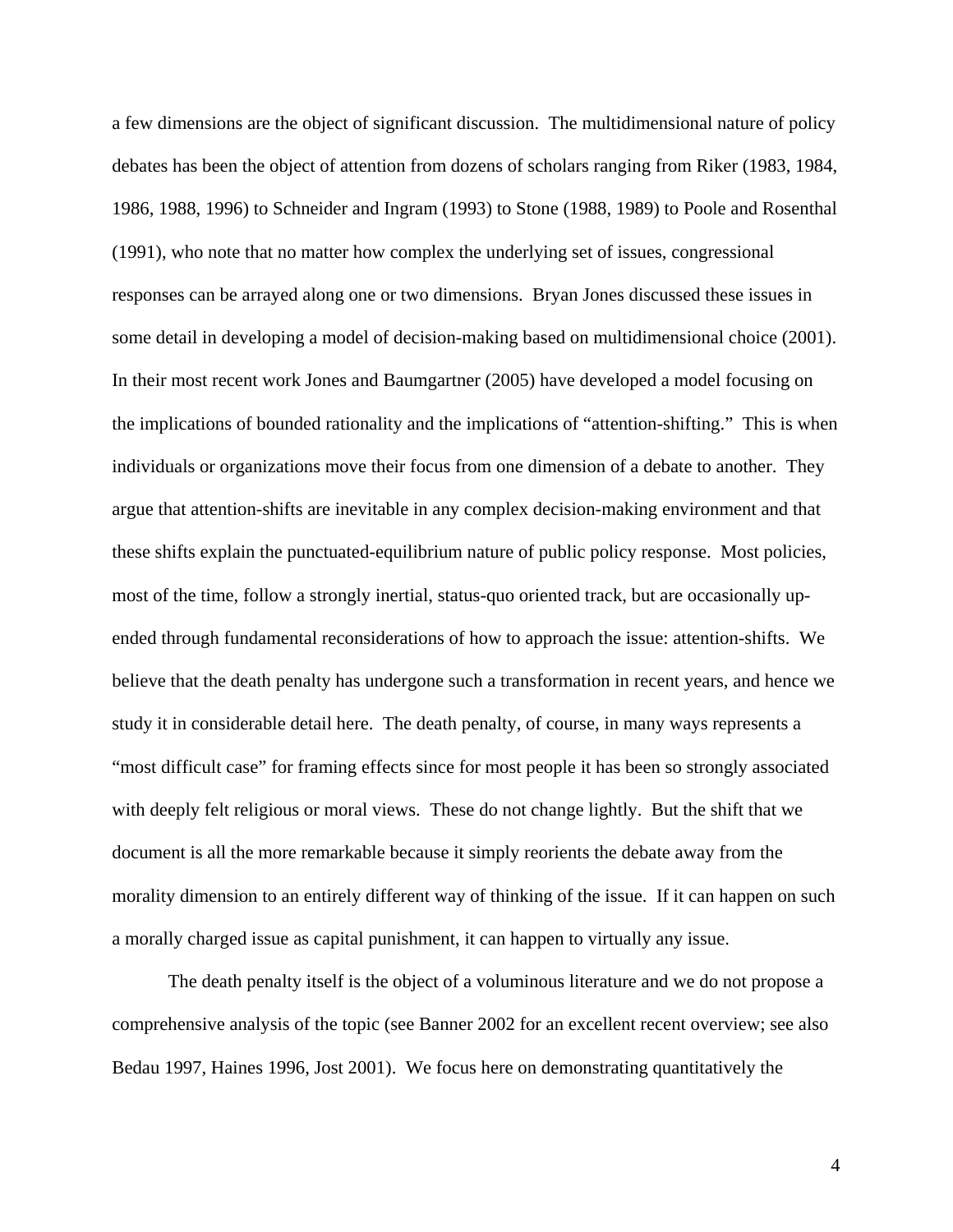important shifts in attention that have occurred in media coverage of the death penalty, the impact of these shifts on the overall tone of coverage, and finally the impact of the tone of discussion on public policy outcomes. We begin with a simple content analysis of *New York*  Times coverage of the topic since 1960.<sup>2</sup> Our comprehensive coding system allows us to go into much greater detail than others have done before to show the shifting topics of public attention, and we show how feasible it is to incorporate multi-dimensional coding into content analysis.

# **Media Coverage of the Death Penalty**

The death penalty has long been understood and discussed in the media in terms of constitutionality and morality. Since the mid-1990s, however, a new issue definition has arisen, and dramatically. This is the "innocence" frame, or the idea that no matter what one thinks about the morality of capital punishment, we should ask whether the justice system is capable of administering the penalty across thousands of individual judicial proceedings with no errors. The idea of flaws in the system, of innocent people being on death row, of the wrong people possibly being executed, has transformed the debate. In 1996, thirty articles appeared in the *New York Times* concerning capital punishment; the bulk of these reported opinions, news, or events leading toward the application of the death penalty. In 2000, 235 articles appeared and the overwhelming majority of them were critical. In just a few short years, the issue was reframed to focus on errors, mistakes, and the possibility of executing the wrong person.

<sup>2</sup> We use the *New York Times* index because the *Times* represents the closest we can find to a single national source for public policy stories. Our main interest is in how coverage shifts over time, so we are less concerned with how the *Times* may differ from other newspapers in its editorial stance on the death penalty or coverage of the issue; the key question is how coverage changes over time. To test the robustness of our findings using the *Times*, we also reviewed coverage in the *Readers' Guide to Periodical Literature*. Although there is only a partial correlation of .53 between the two series overall (1960-2003), both show the same dramatic rise in attention in recent years coinciding with the rise in the innocence frame. In the year 2000, both the *Times* and the *Readers' Guide* printed a higher number of articles—235 and 106, respectively—than in any previous year, both dominated by arguments against the death penalty. On the use of the *New York Times* as an indicator of media coverage, see Woolley 2000; Althaus, Edy, and Phalen 2001; Soroka 2002. We also compare the Times to nine other newspapers and show high correlations in coverage over time (.7) and in particular in coverage of the innocence frame (.9); see Baumgartner De Boef and Boydstun 2008.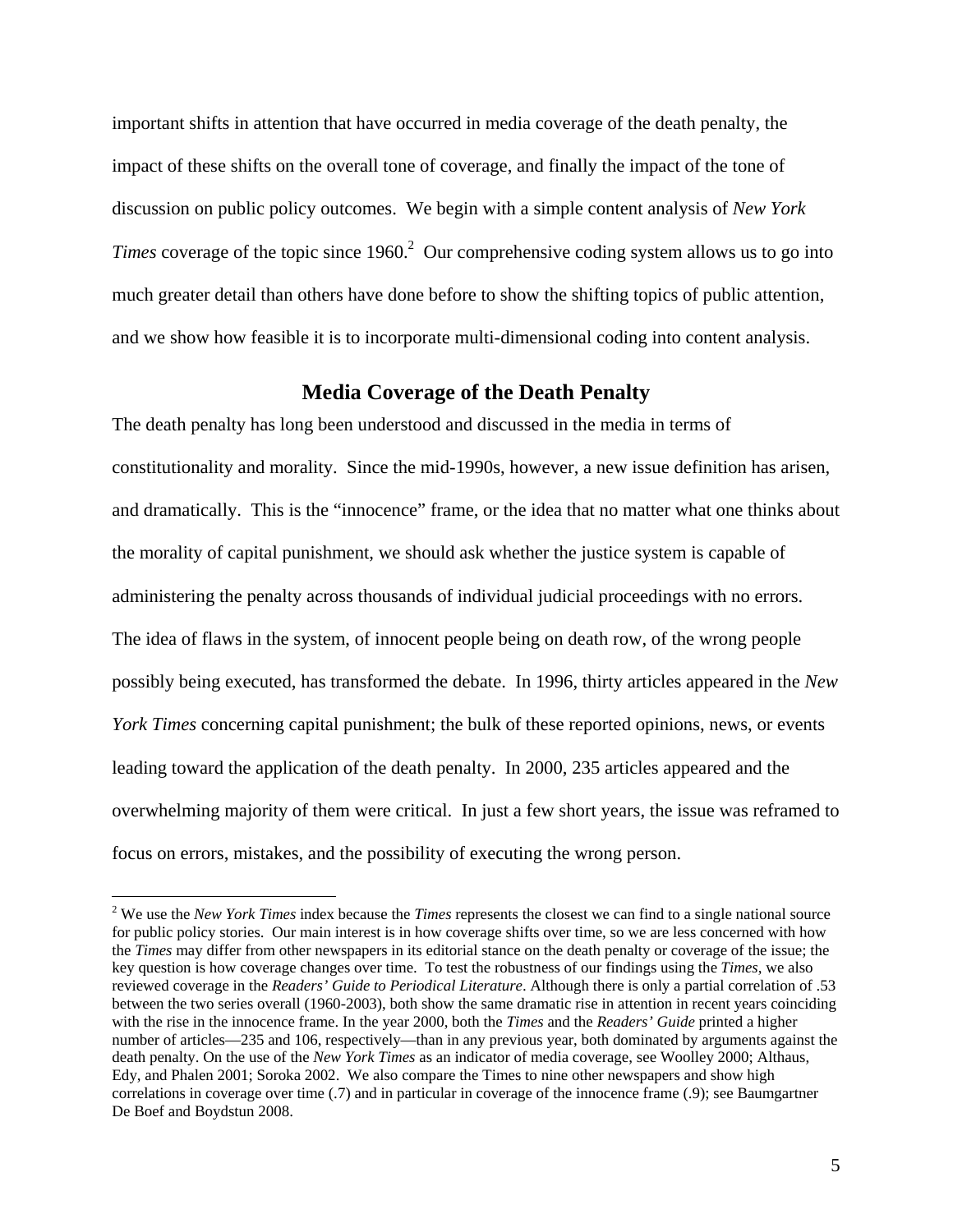Figure 1 shows the number of stories in the *New York Times* relating to capital punishment from 1960 to  $2005<sup>3</sup>$ 

## (Insert Figure 1 about here)

A total of 3,939 stories appeared during this time, with substantial peaks of coverage in 1976-77, just after the Supreme Court's *Gregg v. Georgia* ruling reinstating the death penalty following the 1972 *Furman v. Georgia* decision invalidating state capital punishment laws; and then again in 2000. During these two periods, the newspaper carried over 150 articles per year: More than three stories per week. The figure makes clear that the death penalty emerged onto the media agenda in the 1970s; there was little coverage, less than one article per week, before 1972. Coverage has grown substantially in recent years, even though there has been no monumental Supreme Court decision such as those of 1972 and 1976. Rather, more recent coverage, especially that peaking in the unprecedented levels of coverage in 2000, has related to various challenges to the system based on juvenile offenders, the mentally handicapped, and the concept of "innocence." The number of front-page stories has grown as well: From just one in 1960, there were two in 1970, four in 1980, eight in 1990, and 19 in 2000.

Capital punishment raises many different dimensions of debate, from constitutionality to morality to efficacy and others. We coded each story for the presence of a comprehensive list of 65 different arguments, clustered into seven main themes or dimensions. We show in this section how the component arguments have waxed and waned over time, how the topic of discussion is systematically related to the tone of the debate, and how the tone of the debate has

 $3$  We coded every abstract listed under the heading "capital punishment," noting whether or not the abstract mentioned any of an exhaustive list of 65 different arguments, with abstracts being allowed to receive multiple codes as appropriate. Thanks to Cheryl Feeley for doing the bulk of this work for her Senior Thesis and for allowing us to use and update the data she collected. See Baumgartner and Boydstun 2005 for a description of the coding process.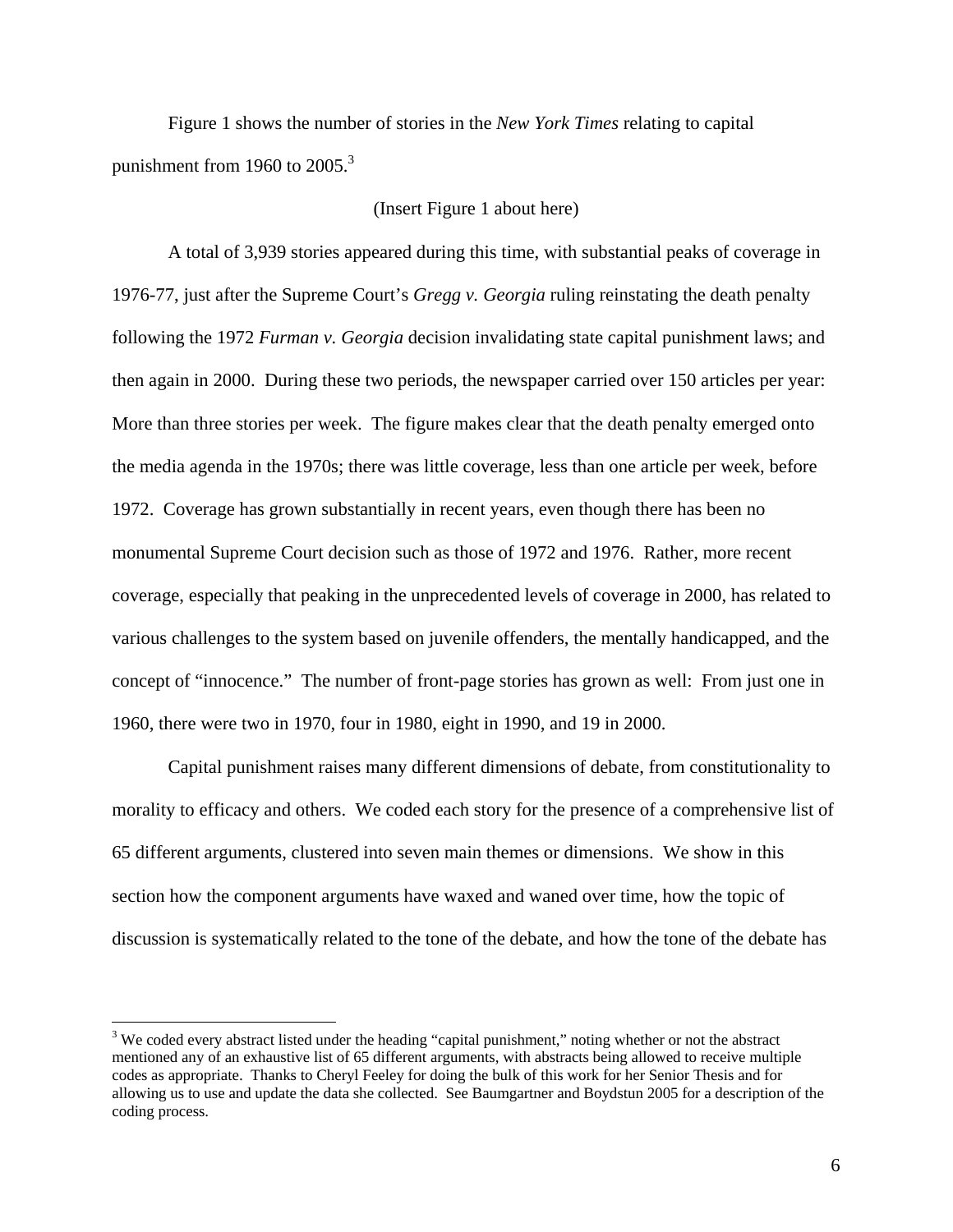shifted in response to the shifting topics of discussion. We begin in Figure 2 with a simple presentation of the number of stories mentioning the most prevalent arguments.

## (Insert Figure 2 about here)

Issues of constitutionality are the single most common theme in *New York Times*  coverage over most of this period; over 1,467 articles mentioned discussions of this type, with peaks coming in 1972, 1976 and the years following that, in the mid- to late-1980s, and finally in the early  $21<sup>st</sup>$  century as the constitutionality of capital punishment for juveniles and the mentally handicapped became important controversies. Morality issues have been less prominent over time, with a total of 622 stories focusing on these. Discussion of morality has been prominent since 1972, especially from 1972 to 1978 when the constitutionality of the entire death penalty was hotly debated. Since then moral issues have never completely disappeared from the media agenda, but they have been significantly less prevalent. The fairness dimension, of which the innocence frame is one part, was not prominent before the 1980s, but grew rapidly beginning in 1983. It reached a peak in 2000 with 134 stories in that year alone; over the entire period there were 1,099 stories with innocence / fairness arguments. Many stories fit into other categories focusing on international comparisons, efficacy (whether the penalty serves as a deterrent or not, for example), cost, mode of execution, or "other" topics. None of these categories was used in more than 241 stories across the entire period. In general, we can see from Figure 2 that constitutionality is a perennial theme; that morality has been an important theme as well; and that innocence has shown a dramatic increase from virtually no coverage before the 1980s to constituting more than half of the entire amount of coverage annually in many recent years.

Some topics, such as the heinousness of a crime, are almost always associated with an overall pro-death penalty theme of coverage. Others, such as international comparisons, lead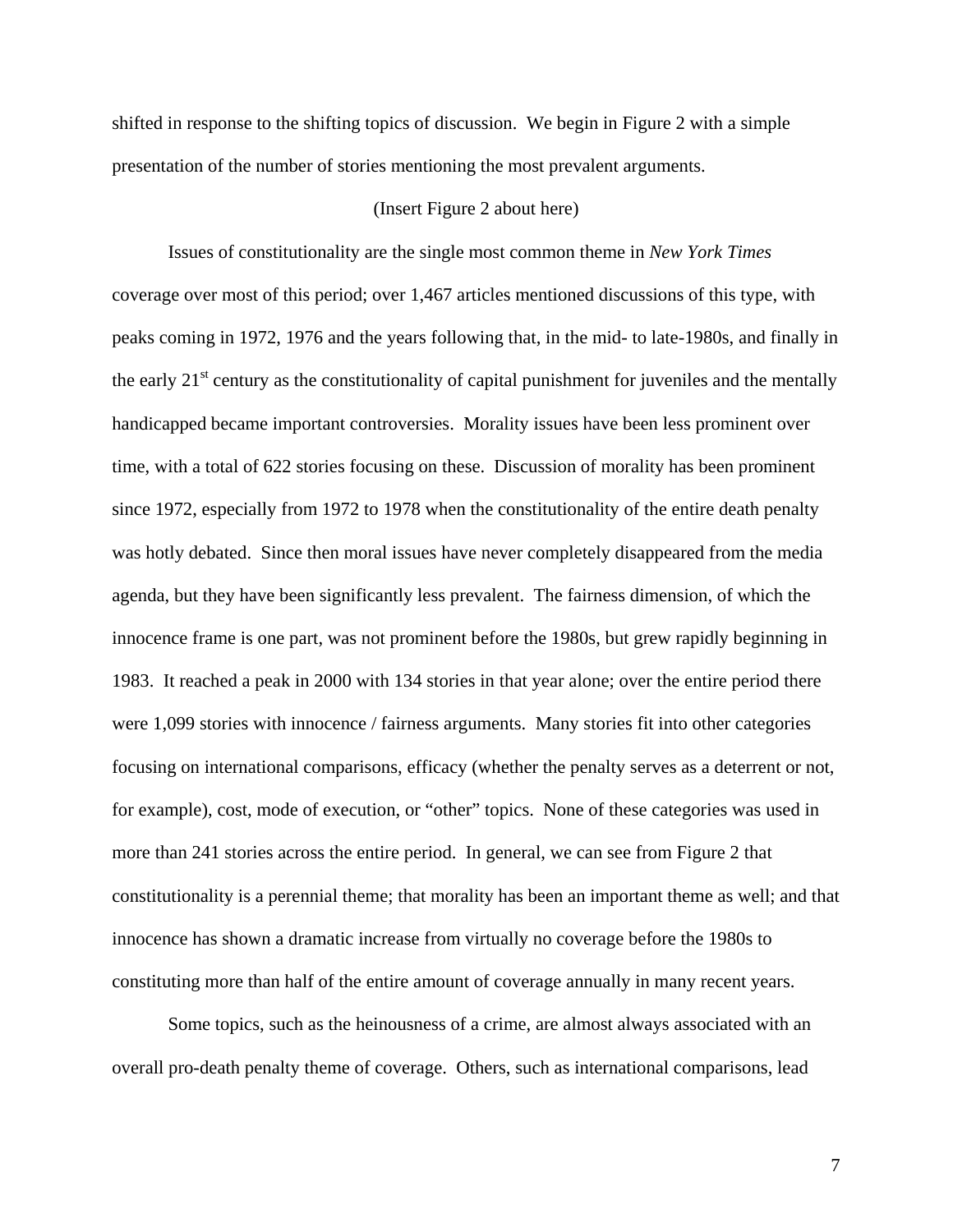almost always to an anti-death penalty story. In fact, knowing the topic of the story allows us to predict the tone, as Figure 3 shows.

## (Insert Figure 3 about here)

Stories mentioning morality issues may mention arguments on either side of the deathpenalty debate, of course. These stories in fact are quite evenly split between pro- and anti-death penalty tones. Similarly, stories mentioning constitutionality questions may focus on issues favoring the defendant or those favoring the state; here too the tone is quite split (though with a net anti-death penalty tendency of 60 to 40 percent). When the topic shifts to fairness, however, the vast majority of the coded articles are anti-death penalty. International comparisons, while less common, similarly have a powerful anti-death penalty bias. The various tendencies present in Figure 3 make clear that the shifting attention to various topics that we demonstrated in Figure 2 can be expected to relate to powerful changes in the overall tone over time.

We noted whether the abstract mentioned anything about the victim(s) or the defendant and Figure 4 shows that this simple question goes far in determining the overall tone of the article.

#### (Insert Figure 4 about here)

Most articles mention neither a victim nor a defendant, discussing such things as the implications of Supreme Court decisions in general or state legislative debates about revising capital punishment laws and procedures. In fact, more than two-thirds of the stories (2,817 abstracts) mentioned neither a victim nor a defendant, and of the 2,159 stories in this group that were given either a pro- or anti-death penalty tone, about 40 percent were coded pro-death penalty, very similar to the overall total. Over 570 stories mentioned something about the victim with no discussion of the defendant; of the 505 stories among this group that were toned pro- or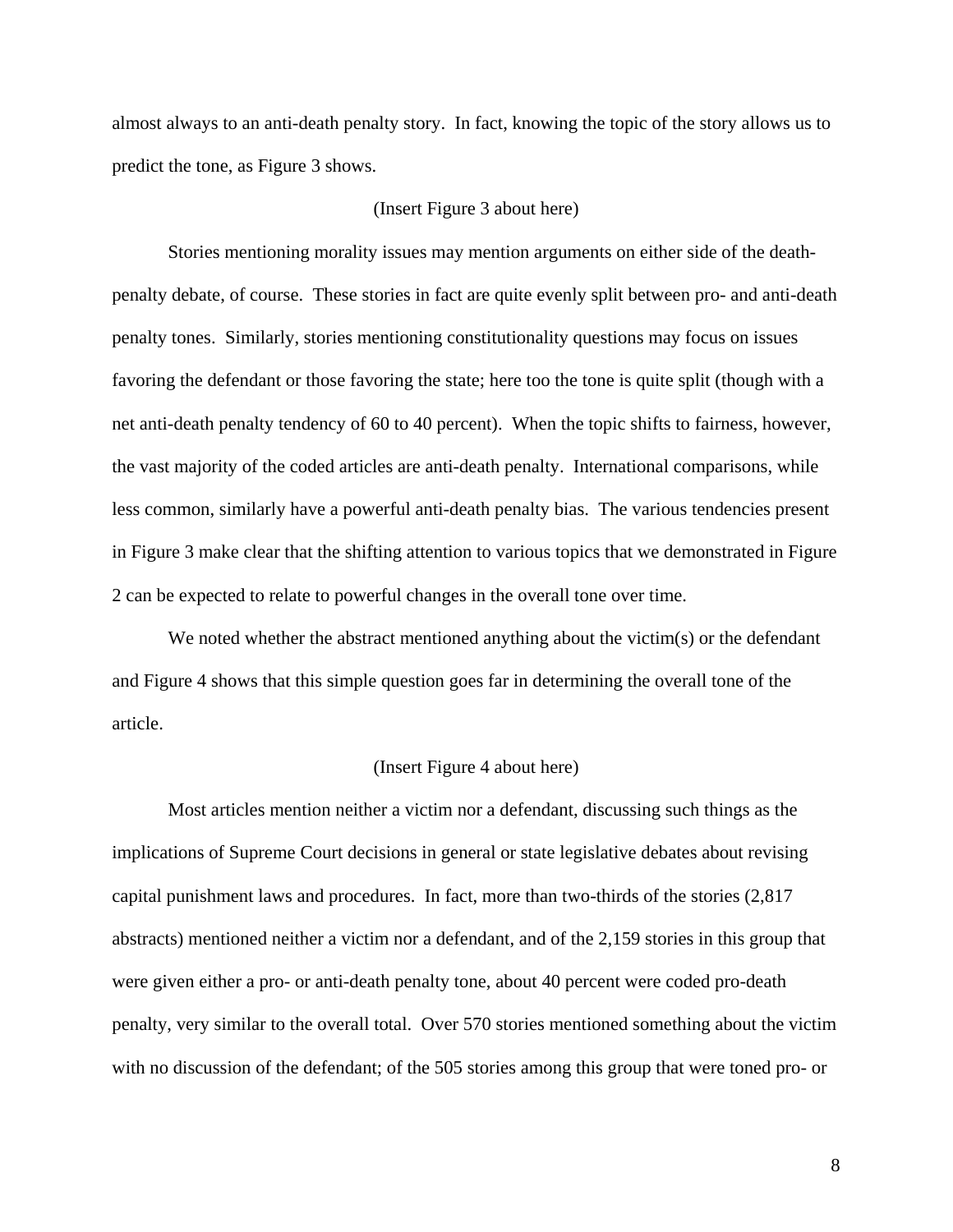anti- approximately 71 percent had a pro-death penalty tone. Similarly, 392 stories mentioned something about the defendant without mentioning the victim; of the 308 toned stories in this group only 21 percent were coded pro-death penalty. Those stories that mentioned both the victim and the defendant were similar to the stories mentioning neither in their overall tone. Clearly, something about discussing the defendant can be said to humanize him or her, or is associated with discussions about imperfections or problems in the trial. Similarly, a focus on the victims of crime typically is related to pro-death penalty stories, explaining for example the heinous nature of the crime itself.<sup>4</sup> The subject matter of the article goes far in determining the tone, and as we will see the subjects of attention change over time. In Figure 5 we trace relative attention to the victim and the defendant since 1960.

## (Insert Figure 5 about here)

Figure 5 shows the increased discussion of the victims of capital crimes during the 1970s (associated with significantly more pro-death penalty discussion in general during that time), some decline in these numbers after the reinstatement of the death penalty in 1976, a steady rise in attention to the victims of crime in discussions of death-penalty issues until 1993, and then a dramatic and sustained reversal after that date. Since 1993, attention has increasingly focused on questions relating to the defendants in criminal trials rather than to victims. This of course is strongly associated with the increased concern with "innocence" and the fairness and accuracy of judicial proceedings. Combined, the data in Figures 3 and 4 make clear why proponents and opponents of the death penalty have different foci. While certainly not all of those close to the

<sup>4</sup> Contrary to some common expectations, *what* the article mentioned about the victims, including whether they were police officers, women, children, or if there were multiple victims had no significant impact on the tone of the article overall; *any* discussion of the victim was related to a pro-death penalty tone overall. Similarly, there were few differences across types of defendants: be they female, of various racial categories, etc. However, if the defendant was characterized as a terrorist, the tone was more likely to be pro-death penalty. There were few such cases, however, as a proportion of the total.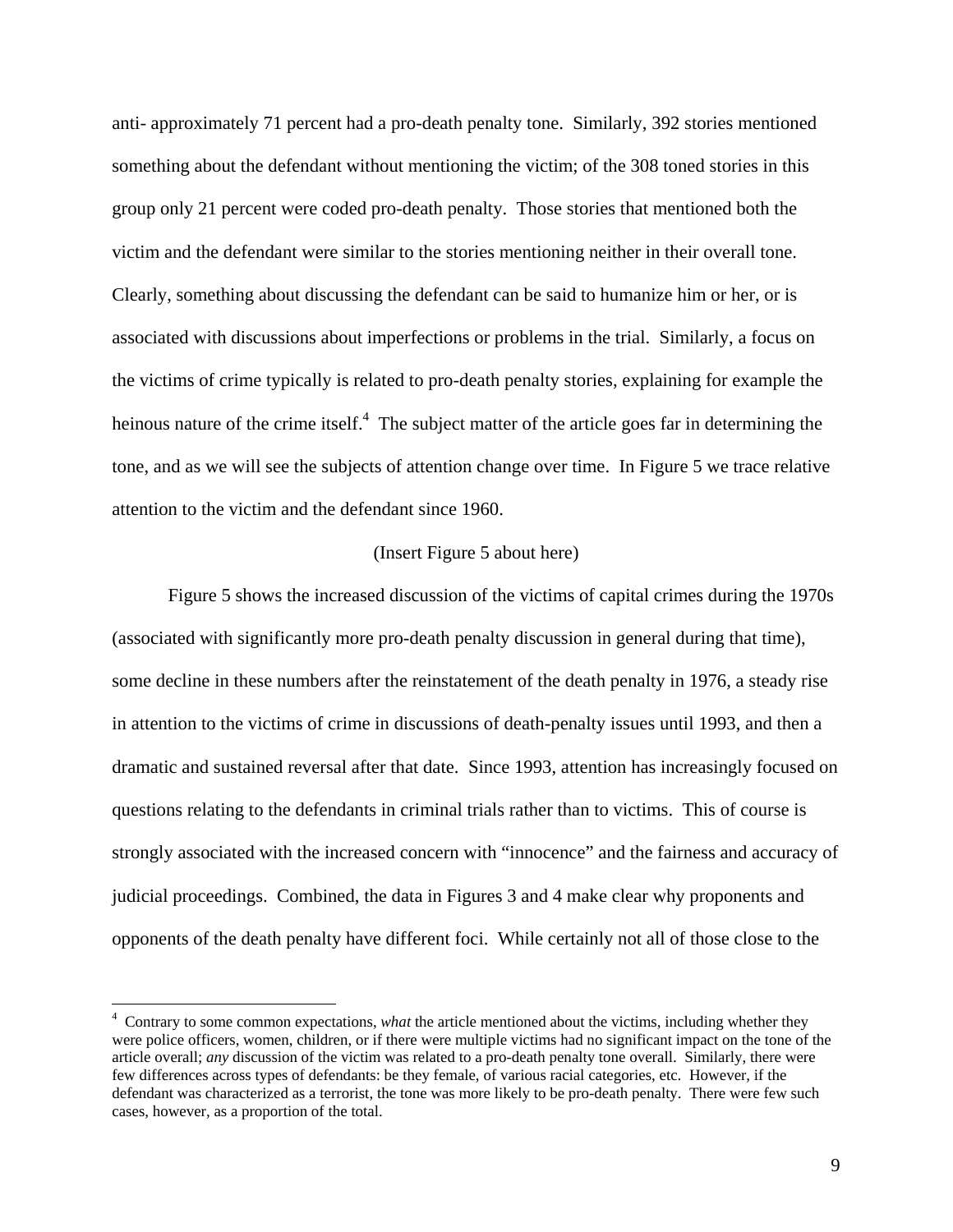victims of violent crime support the death penalty, attention to victims is clearly associated with more stories favorable to the application of the death penalty. Again, we see that topic of discussion determines the tone.

We can see the dramatic rise of the innocence question by examining the number of stories each year presenting any of the following: 1) claims of innocence; 2) problems relating to evidence used in trial; 3) problems or imperfections in the justice system; or 4) characteristics of the defendant.

#### (Insert Figure 6 about here)

This cluster of issues, ranging from simple humanization of the defendant to demonstrations of actual innocence through exonerations, has always been present in the death penalty debate, as Figure 6 shows. However, none of these issues was a prominent aspect of media coverage of the death penalty until they collectively surged to unprecedented levels of coverage in 2000. From 1960 to the mid-1980s there was trivial coverage of these questions, typically fewer than ten articles even mentioning them. Coverage grew from the 1980s to the 1990s, but rocketed to new levels in 2000.

We have shown how the nature of the death penalty debate has been transformed over the last 45 years. The shifting foci of attention have caused systematic variations in the overall tone of attention over time. Figure 7 shows these trends, captured in the "Net Tone" of *New York Times* coverage: The number of pro- minus the number of anti-death penalty stories.

#### (Insert Figure 7 about here)

The data in Figure 7 capture the net results of all the shifting foci of debate explained in the previous section. As attention has moved from the victims to the defendants, from morality and constitutionality to mode of execution and to the possible imperfections in the justice system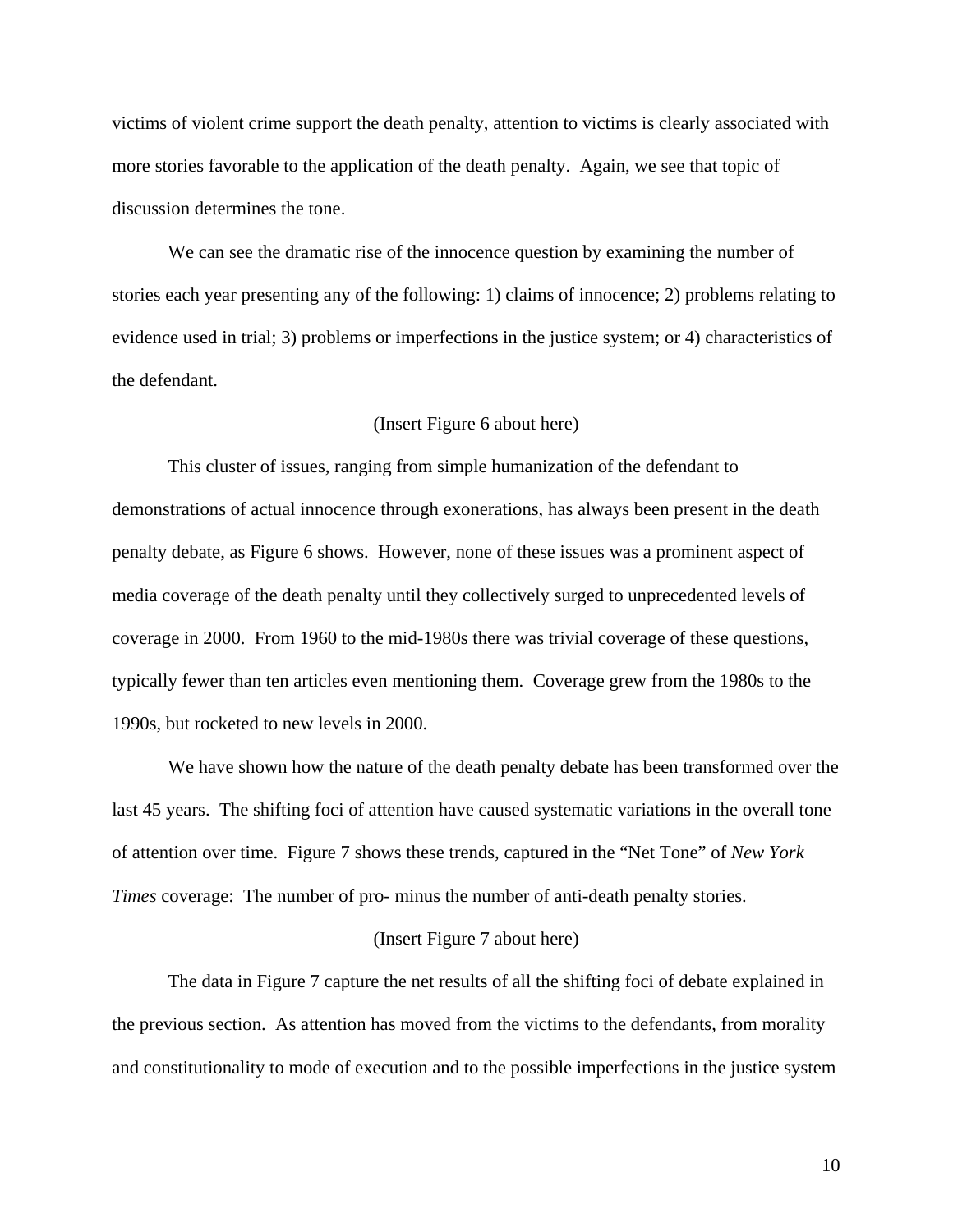itself, the net result has been a movement towards greater anti-death penalty reporting. Of course, the data also show the rise of the pro-death penalty discussion during the 1970s and 1980s. In sum, our combined analysis of the topics and the tone of coverage allows us to address both the multidimensional nature of the debate as well as the simpler question of its tone. We have developed a single measure valid for tone across the entire historical period, and we have shown how this is explained not by the same arguments over time, but by different arguments and shifting attention during different historical periods. The topics of discussion explain the tone, and the tone explains the public policy response (as we show in the next section). Shifting attention from one topic to another therefore can be linked clearly to important policy shifts, reversing long-standing policy equilibria.

## **The Impact of Framing on Capital Sentencing**

The number of Americans sentenced to death has varied quite substantially over time. From 1961 until the 1972 moratorium approximately 100 Americans were sentenced to death annually. A substantial drop in numbers followed the moratorium, but death sentences quickly began to rise in anticipation of the reinstatement of the death penalty, hitting nearly 300 in 1975. The number of yearly sentences dropped after this reinstatement surge, but to levels higher than the pre-moratorium years. And for two decades the number of sentences continued to rise, growing from 137 in 1977 to 317 in 1996. Then, in 1997, the trend began a dramatic reversal that continues today; only 128 Americans were sentenced to death in 2005, less than one-half the number of nine years before and a lower number than in any year since the moratorium. Figure 8 shows the annual numbers of capital sentences, executions, and death row inmates over time.

(Insert Figure 8 about here)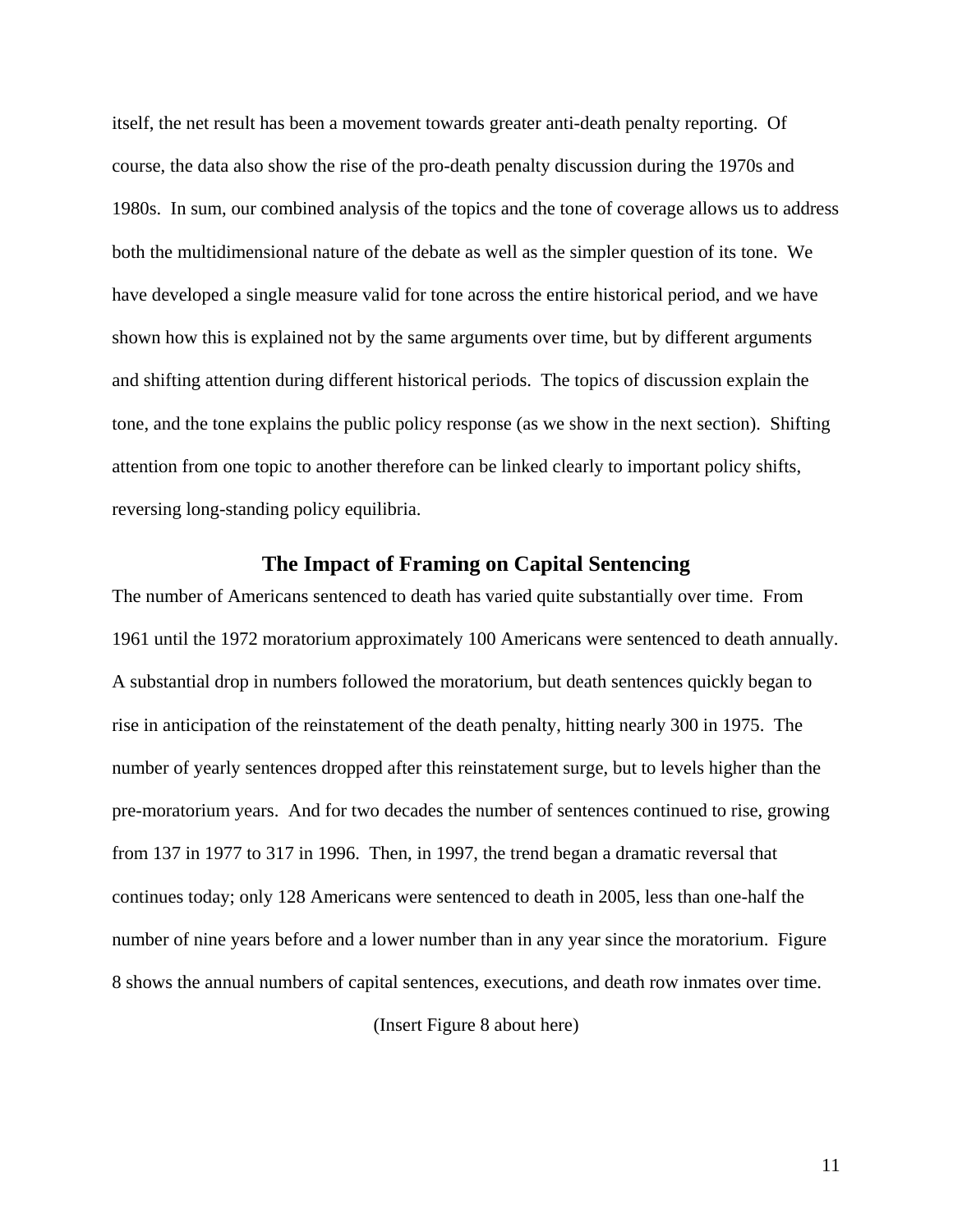The number of executions has always been substantially lower than the number of death sentences, of course. In fact, a substantial majority of death sentences are overturned on appeal, often after many years of the inmate living on death row. While overturned convictions are not exonerations, they do indicate serious flaws in the original trial or sentencing phase; serious enough that an appeals court orders the initial decision vacated and sent back for a new trial. Executions peaked in the US in 1935 and declined regularly from that date until the late 1960s, when they reached zero, where the series stayed until 1977 when Gary Graham became the first modern executionee. Executions grew substantially in the 1990s until they reached 100; since they have declined by almost half. The figure also shows the size of the various death rows across the country; cumulatively over 3,500 individuals were on death row in the late 1990s, a number which had grown steadily from fewer than 500 in the 1950s, 60s and 70s. Both the number of executions and the number of people on death row are driven largely by the number of individuals sentenced to death, and this number as we have mentioned has fluctuated widely over the past decades. There was particularly wild variation in the period immediately surrounding the constitutional ban and subsequent reinstatement of the death penalty in 1972 and 1976, respectively. As discussed above, the number of death sentences increased steadily each year from 1977 until a peak of 317 in 1996 before declining to less than one-half that number just a few years later.

What explains the variation in the number of death sentences issued by juries? Certainly media coverage plays a large part. In particular, attention to the innocence argument and the attendant anti-death penalty tone should reduce support for the death penalty and prime jurors to resist meting it out. We have shown that different topics lead to different tone in media coverage and expect that the tone of media coverage directly influences the number of death sentences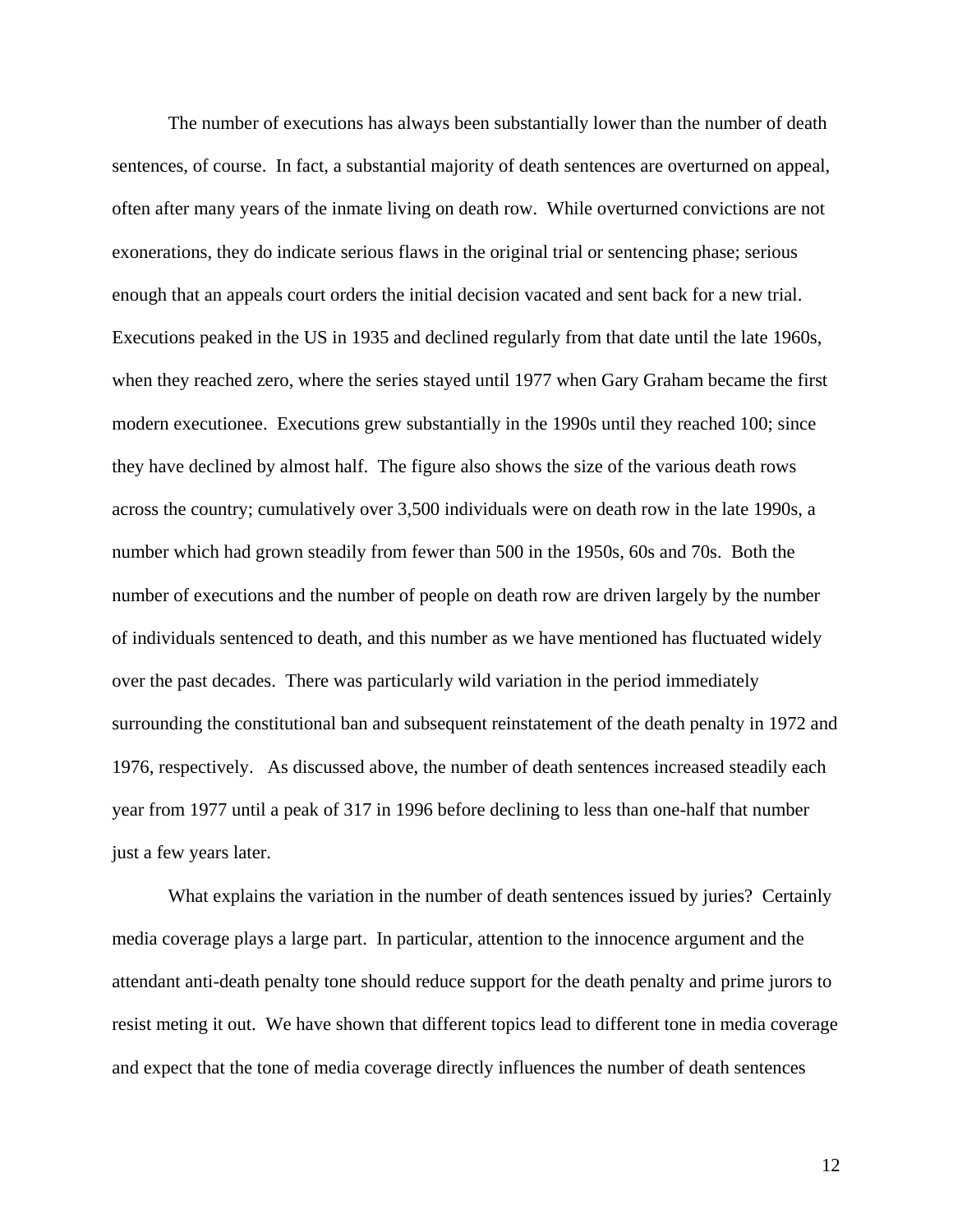juries hand down. But there is more to this story. We assess the responsiveness of death sentences to media framing, but also to homicides, public opinion and the objective evidence that the system is prone to error: the number of individuals who are exonerated of the crimes for which they were sentenced to death. We also control for the effects of the constitutional ban on executions.

We test the hypothesis that media framing influences death sentences using a simple multivariate time series regression. Drawing on previous work, we hypothesize that as violent crime rates increase, the number of death sentences should increase. Not only do the numbers of potential capital cases before juries increase with the number of murders, but also concern about crime increases with crime rates, leading to the view that more should be done to be tough on crime—namely sentence more people to death. We use the annual number of homicides (measured in thousands) as reported in the FBI Uniform Crime Reports as our indicator of violent crime rates.

Public opinion has been linked to political behavior and public policy in a variety of settings (Erikson et al. 2002, Page and Shapiro 1983). Public sentiment with regard to the death penalty is historically both supportive and stable. Yet recent years have seen a small but steady and sustained drop in support. The hypothesized effect on the number of death sentences takes two forms. The first is simple and direct. As more Americans come to oppose the death penalty, the number of death sentences is expected to drop; displeasure with the policy should result in fewer death sentences. The second effect is indirect. As opinion becomes less supportive, prosecutors become less inclined to pursue the death penalty—the costs, both in dollars and political capital become too high—resulting in fewer capital trials and fewer death sentences. Our measure of public opinion is an annual time series created by combining information from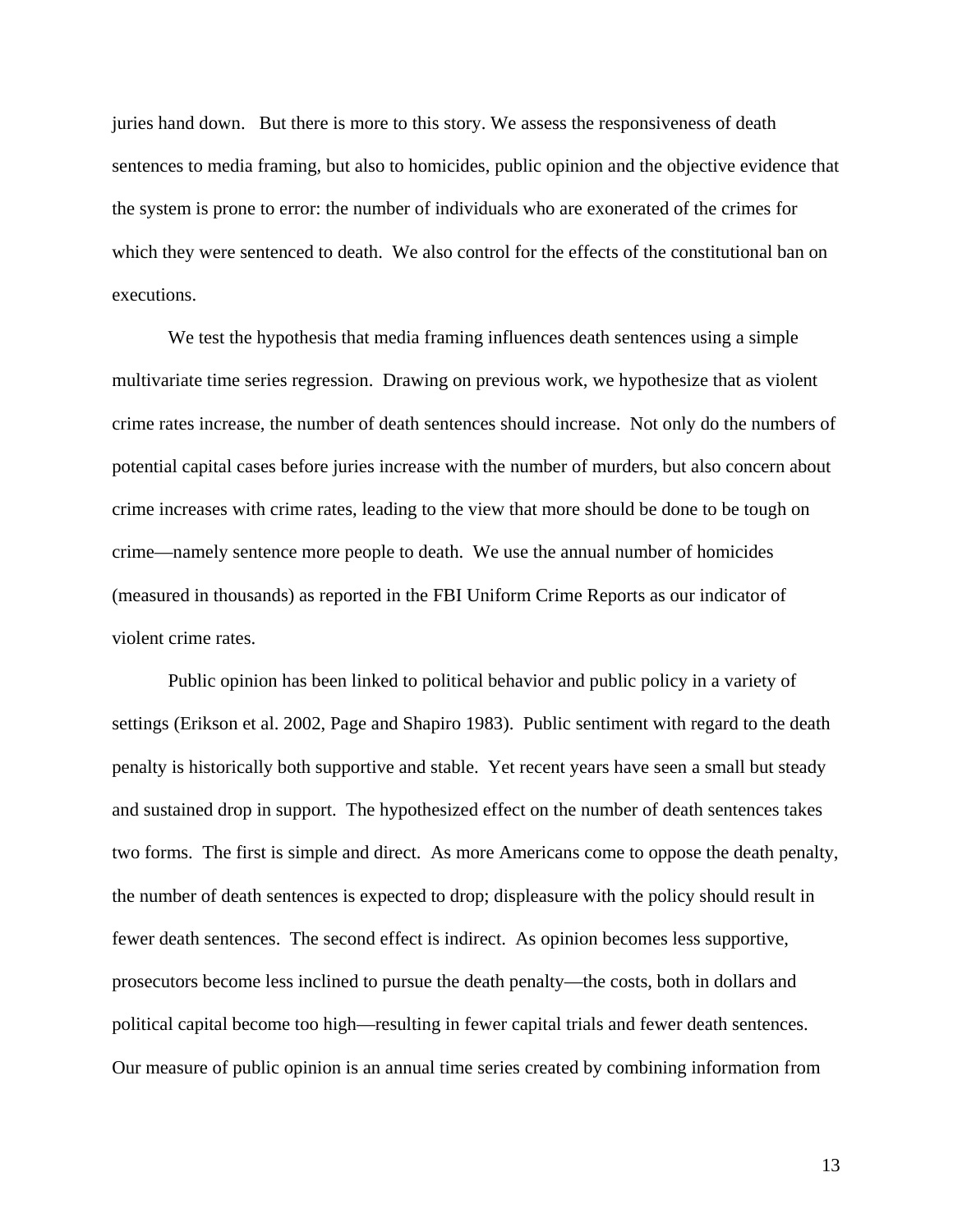all available survey data pertaining to the death penalty using Stimson's (1998) dimensional analysis algorithm.

The constitutional ban on the death penalty also had a predictable and dramatic effect on the annual number of death sentences, of course. With the 1973 *Furman v Georgia* decision to abolish the death penalty, the number of death sentences fell. Prior to *Gregg v Georgia*, strong anticipation of the death penalty's reinstatement explains the jump in death sentences in 1975 as pent up demand for the policy was realized. We thus account for the beginning and the end of the moratorium period with variables measured 1 in 1973, the first year of the moratorium, and 1 in 1975, the year that by all historical accounts the reversal was socially anticipated, and 0 in all other time periods.

Much of the variation in the number of death sentences has come in the last decade, the period in which the innocence frame has risen and grown. It is reasonable to ask whether mounting evidence of the flaws in the system, rather than media coverage, explains the drop in death sentences. We test whether the number of exonerations alone or in conjunction with media coverage can explain the drop. We perform this test by including a measure of the number of individuals exonerated in each year, beginning with the reinstatement of capital punishment in 1976. By including in our model a measure of exonerations alongside the Net Tone measure of media framing from Figure 7, we can determine empirically whether it is the direct evidence of innocence itself (the prevalence of exonerations) or the media coverage of this concept of innocence that explains the shifts in death sentences that we observe.<sup>5</sup>

 $<sup>5</sup>$  In fact, as we show in more detail elsewhere, individual exonerations generate widely divergent amounts of news</sup> coverage, with much more coverage of recent exonerations than those occurring in previous years. There are marginally more exonerations today than 30 years ago, but much more news coverage of each one on average. The average number of stories an individual exonerated from death row today is likely to get is more than 13 times the number that someone exonerated in the pre-innocence frame era could expect. Something changed, and it was not the facts. Exonerees are simply more newsworthy today than before the innocence movement began. See Baumgartner, De Boef, and Boydstun 2008.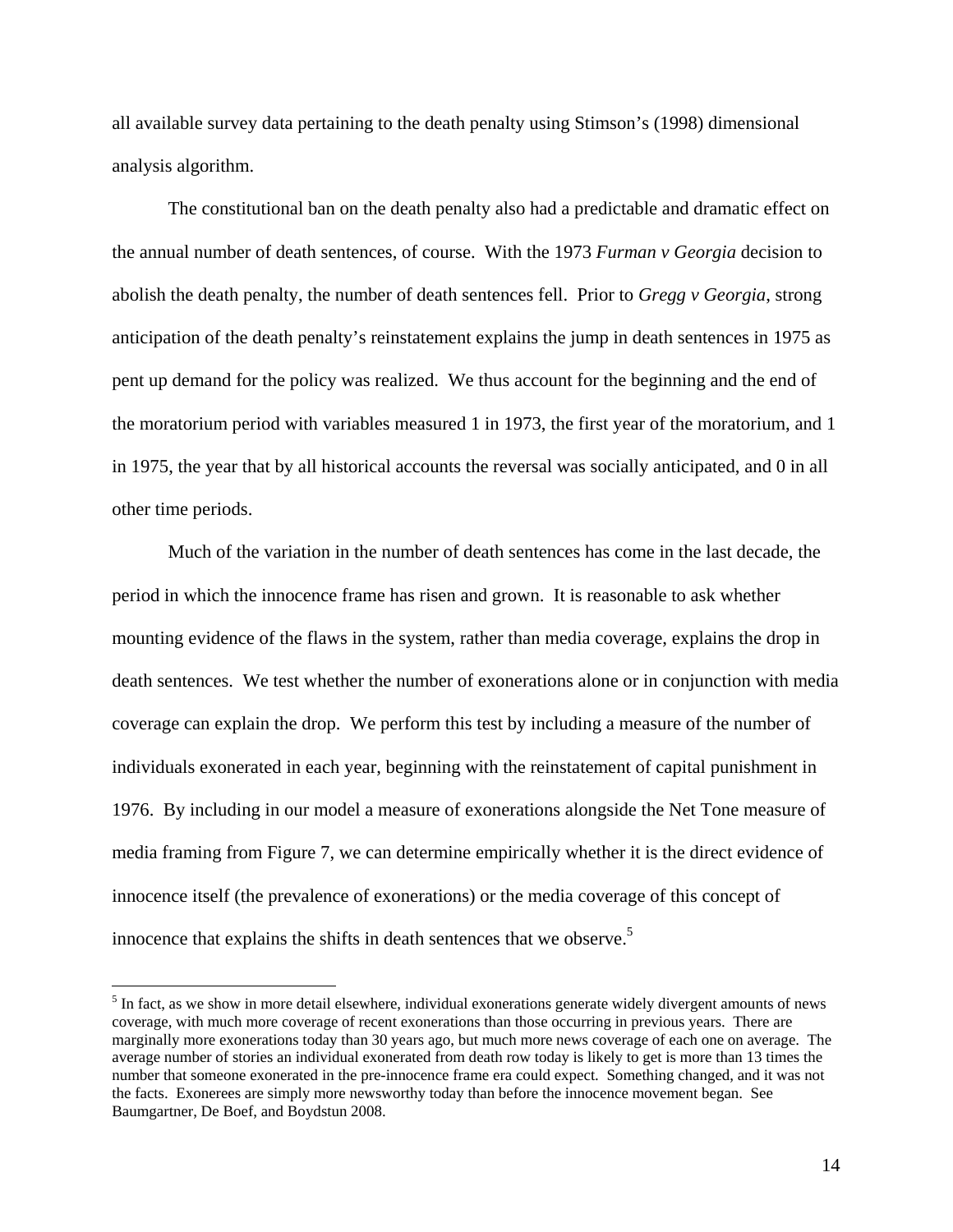Our analysis covers the time period from 1961 to 2005, giving us 45 years of data with which to work in testing our hypotheses. For each year, we want to know whether we can predict the number of death sentences and the relative role of each of the variables in explaining the number of death sentences. The model we estimate is a simple regression analysis of the number of death sentences as a function of the number in the previous period—recognizing the inertial nature of the number of death sentences each year—and the previous years' media framing (Net Tone), homicide level, and opinion, accounting as well for both the beginning and end of the moratorium period.<sup>6</sup> Analyses that include exonerations of necessity begin in 1976.

## *Analysis*

 $\overline{a}$ 

Our results are presented in Table 1. We focus our attention on the influence of media framing, comparing the magnitude of the estimated effects with those of the number of homicides. The entries in the table show the expected change in annual death sentences for a one-unit change in each of the row variables.

### (Insert Table 1 about here)

The results show strong and robust framing effects. Our model of death sentences shows significant inertia, here directly assessed by the size of the coefficient of the number of sentences in the previous year. Looking first at Model 1, the first coefficient tells us that when large numbers of people were sentenced to death last year, it is likely that a large number will be sentenced to death this year. The number of sentences in the previous year propagates forward at the rate of 0.316. The inertia has two important implications. First, it makes clear that we should not expect dramatic shifts in death sentences in any given year; the series has a significant bias toward the status quo. The value in one year is a major predictor of the value of the series in

<sup>&</sup>lt;sup>6</sup> The number of death sentences is large enough that the variable is approximately normally distributed so that OLS regression, rather than models designed especially for the unique problems associated with count data, is appropriate for the analysis.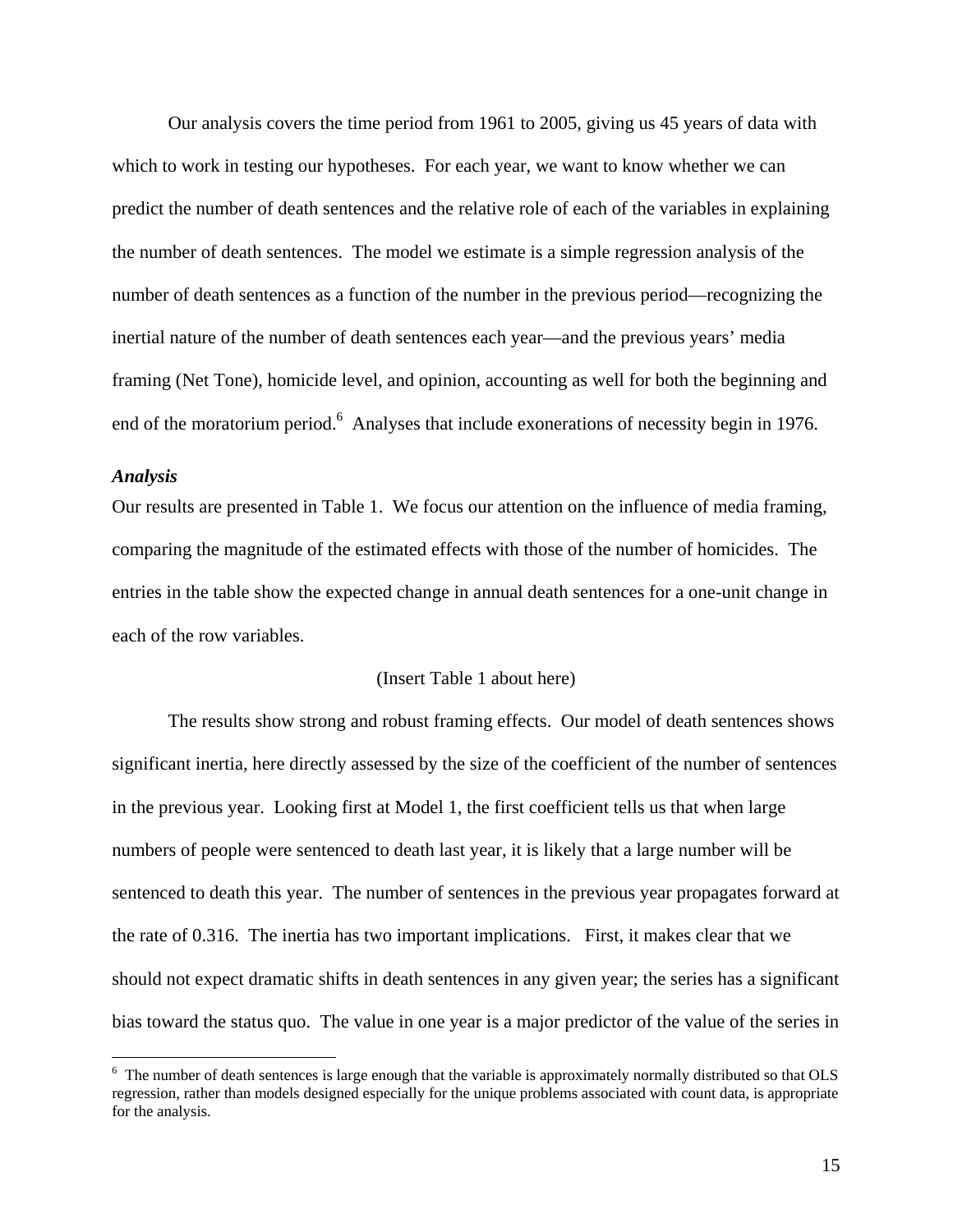the subsequent year. Second, and obviously related to the first, it takes several years for the effect of new information to enter the system and reach its full impact. To calculate the full effect of any variable in the system, consider that it will have an impact in the first year equal to the coefficient listed, but in each subsequent year it will continue to affect the system at the rate of nearly 32 percent of its initial impact, then 32 percent of that number in the following year, and so on. This means that the long-term impact of shifts in any of the independent variables is about 1.5 times as great as its immediate impact, and that it takes about four years for effects to reach their full impact. So we have modeled a slowly evolving system; the first coefficient in the system shows the degree of inertia, in Model 1 about 32 percent (with very similar numbers for Models 2 and 3).

Why might this inertia occur? As we noted above, death sentences vary substantially in number over time, and yet these changes evolve slowly from year to year. We can think of at least two reasons that might be the case. First, the prosecutors making decisions about whether to pursue the death penalty tend to be the same from one year to another; only slowly are prosecutors replaced. Second, standard operating procedures in the justice system mean that the process is sticky and, thus, change is very slow to occur. These two facts contribute to the likelihood that the number of death sentences handed down in a given year will look something like that in the previous year. Finally, to the degree that the processes we describe affect public opinion and juries across the country, it is clear that all people would not become aware of them instantaneously; it takes time for new information to filter through the system. Media coverage shifting from positive to negative in tone is filtered through conversations and from one media outlet to another; nothing in this process is expected to occur instantaneously or to affect public opinion and individual thinking (necessarily) immediately. Despite the slowly evolving nature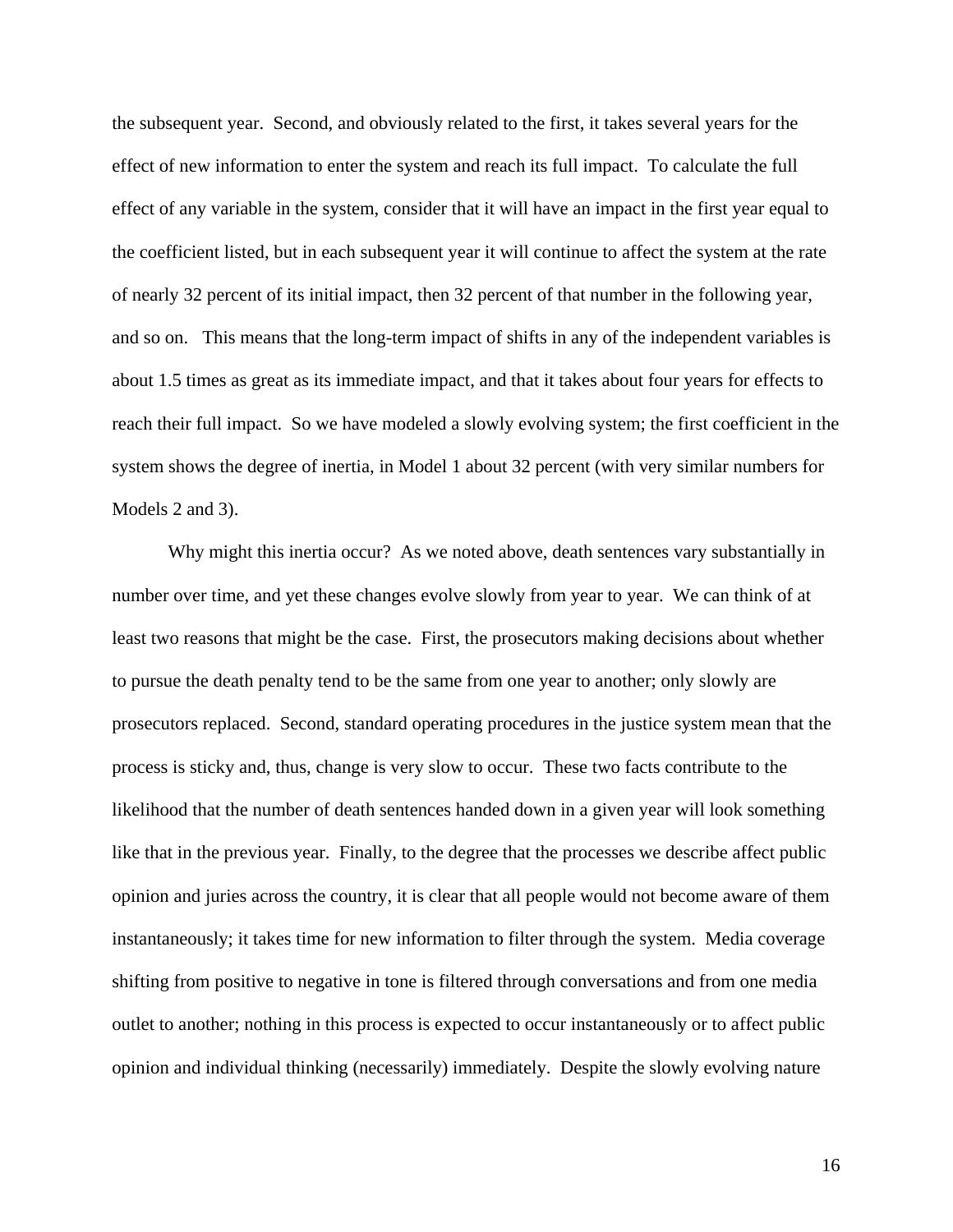of the change that we observe, it is also clear that inertia is far from the full story here; change does occur.

The effects of media frames are substantively and statistically significant. For every ten more pro-death penalty articles in a given year, we expect more than 4 more death sentences. But about 32 percent of this effect is carried forward in the next year and 32 percent of the remaining effect carried forward into the next year after that, and so on. A pro-death penalty swing of ten points in media coverage is expected to produce about 6.5 more death sentences  $((10 \times .453) \times 1.46 = 6.61)$  over four years.

Pro-death penalty coverage in the *New York Times* reached its pinnacle in 1973 and again in 1992 with a Net Tone of 36 more pro-death penalty stories than anti-death penalty stories. The situation was reversed with a 105 story anti-death penalty advantage in 2000. This 141 point swing in Net Tone translates through Model 1 then to explain a decline of 93 death sentences after the variable reaches its full effect (64 in the short term). Compare this effect to that of homicides.<sup>7</sup> For much of this period, homicides increased by an average of about  $1,000$ per year. The predicted effect on death sentences is just one additional sentence in the long run. Over the period of our study, homicides in the US have varied from 8,530 (in 1962) to 24,703 (in 1991)—a shift of 16,173. Translating this number into its effect on death sentences shows a long-term impact of 20 additional death sentences. The effect is certainly important, but considerably smaller than that of Net Tone.

<u>.</u>

<sup>&</sup>lt;sup>7</sup> We estimated statistical tests—Granger causality tests—that allow us to test the null hypothesis that each of the processes we care about predicts the others. We find that homicide levels are predicted by the number of death sentences that occur in a given year. This finding means that the estimated effect of homicides on death sentences is, strictly speaking, biased. We find, however, that in estimating the full system of equations and interpreting effects in the context of a vector autoregression (VAR) we draw almost identical inferences as those produced by the simple regression analysis that we report here. Of particular note, Net Tone *is* weakly exogenous and, thus, unbiased. Given the complexities of the VAR, we choose to present the single equation in Table 1.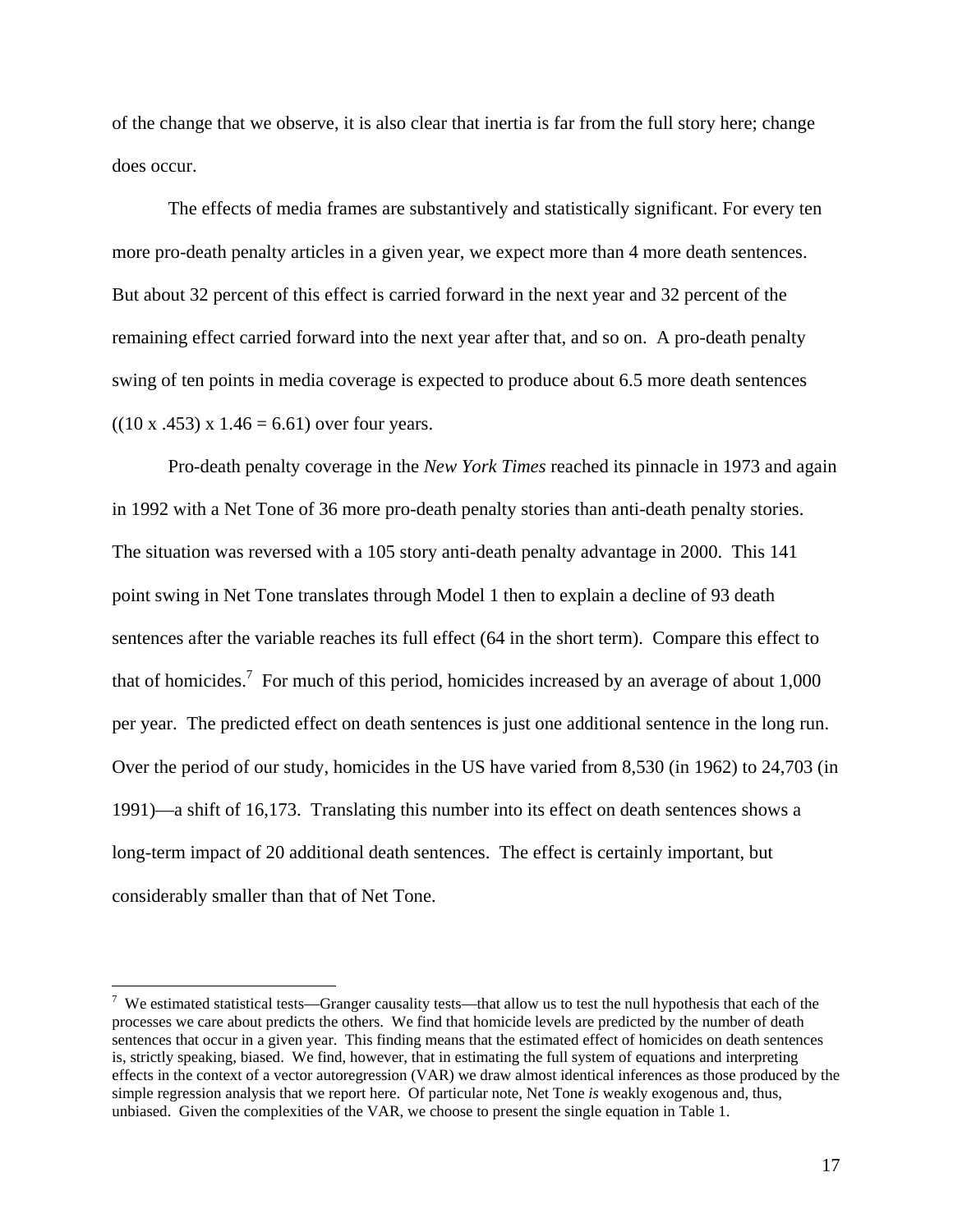To further draw comparisons between the effects of Net Tone and homicides, we compare the effects of a standard deviation change in each on the number of death sentences. A standard deviation change in media framing produces an expected change in sentences of over 20, while the comparable change in homicides produces only an expected change of 5 death sentences.<sup>8</sup> We see that Net Tone has an effect almost 4 times larger than that of homicides, using equivalent measures of each.

Public opinion also plays a role in determining the number of death sentences in a given year.<sup>9</sup> The estimated short-term effect of a one-point shift in net public opinion is to change the number of death sentences by over five (5.06). The long-term effect of this change is over seven additional death sentences (5.06 x 1.46 = 7.39). When public opinion becomes more pro-death penalty, on average we experience more death sentences. When it becomes less pro-death penalty, we experience fewer death sentences on average, as hypothesized. In fact, what we present provides the upper bounds on the effects of opinion on sentences and we do not draw out the dynamic implications of these shocks because of the mutual effects of sentences on opinions. The positive and significant finding provides further evidence for the social cascade theory. Media framing effects build momentum in the death penalty system, influencing sentencing directly as well as indirectly through public opinion.

In addition to the effects of media framing, homicides, and opinion, Model 1 also controls for the effects of the constitutional ban on death sentences. We find that the estimated effects of the onset and end of the constitutional ban on the death penalty were to drop death

 $8\text{ The standard deviation of Net T one is just over 30 stories; that of homicides 4,508.}$ 

<sup>&</sup>lt;sup>9</sup> As with homicides, we find that we cannot rule out the possibility that the number of death sentences influences opinion when we test that hypothesis using Granger causality tests. This finding means that our estimated coefficient on public opinion is biased. Using more statistically sophisticated techniques that handle this possibility—again the VAR—we find that the dynamic effects we report overestimate the effect of opinion somewhat.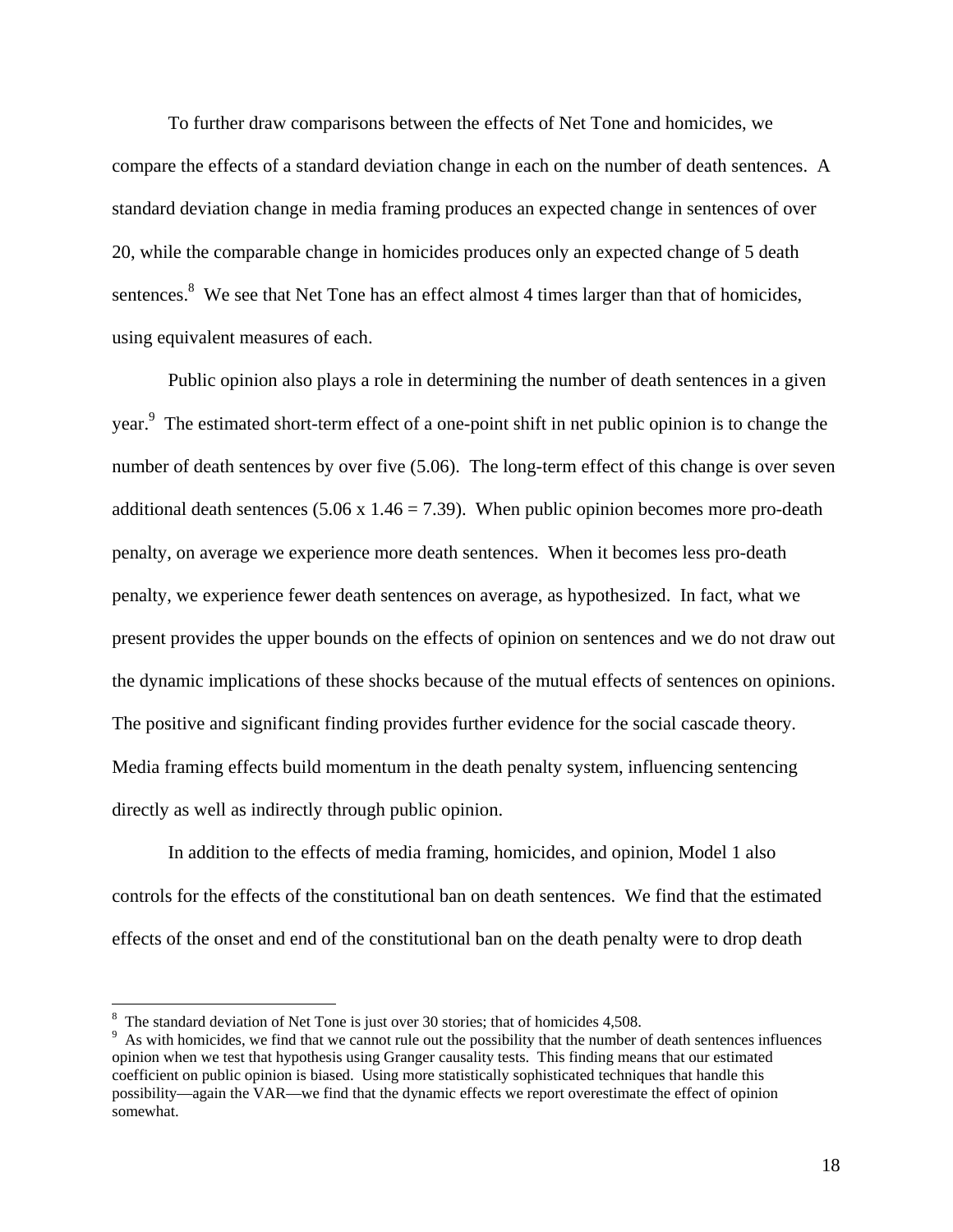sentences by about 68 (estimated as  $1 \times -67.80$ ) and to increase death sentences by 129, respectively, controlling for the levels of homicides, Net Tone, and opinion that existed at that time (1 x 129.49). These are contemporaneous effects and so again underestimate the total effect. The total effect is the now familiar 1.46 times the contemporaneous effect, for the onset that is –98.99 and for the end of the moratorium that is 189.06. That structural changes to the death penalty system exert such big effects should come as no surprise. One reason to include these effects in the model is so that we know that the other effects we measure are in addition to these effects, not simply reflecting them.

We turn now to test the alternative hypothesis that exonerations rather than media framing explains the annual number of death sentences. Both Model 2 and Model 3, also presented in Table 1, are run using data from 1973 through 2005. Model 2 includes the number of exonerations in the previous year. Model 3 presents an alternative operationalization of the same concept, this time including the cumulative number of exonerations from 1976 to the year in question rather than only the number in each previous year. This alternate specification allows us to test for the possibility that it took the momentum of increasing numbers of exonerations over several years to affect public policy. The main finding from these results is that exonerations themselves have no independent effect on death sentences, a finding that persists when Net Tone is omitted from the models. Further, while the effect of the number of exonerations in the last period is negative, as we would expect, the cumulative number of exonerations has an estimated effect of zero. Importantly, the inclusion of exonerations does not change the conclusion that media coverage has a substantively important impact on the annual number of death sentences. The estimated effects of all the variables in the model are highly stable.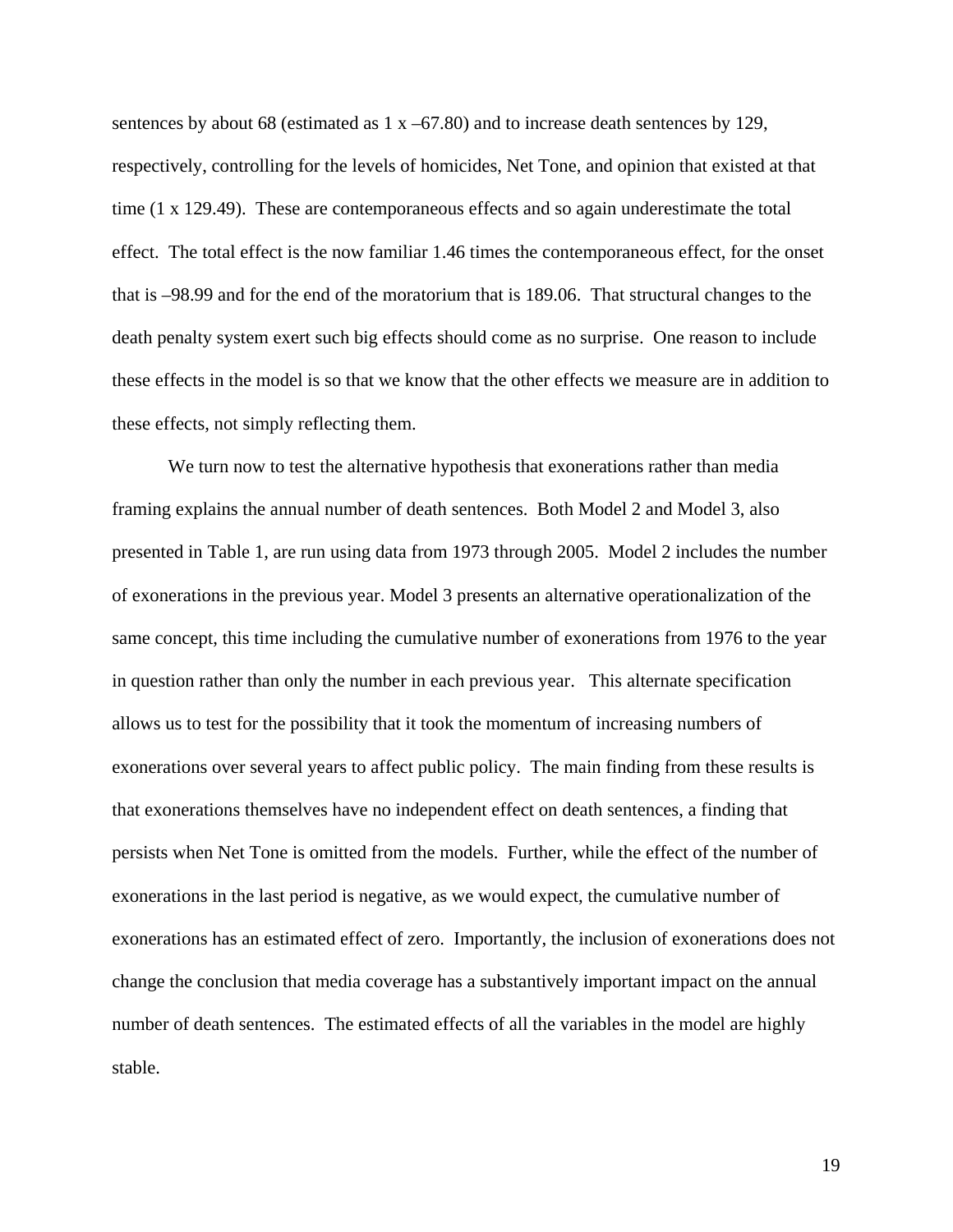# **Conclusions**

The number of death sentences is a very important indicator of public policy, one that has changed a lot over the last four decades, ranging from a low of 42 in 1973 (when executions were rendered unconstitutional) to a high of to 317 in 1996, just before the rise of the innocence frame. We have shown that this variation is highly predictable. We know that it responds in parallel fashion with public opinion to the tenor of media attention and to homicide levels. It is particularly responsive to the tenor of media framing. In particular, the sentencing rate is almost four times more responsive to Net Tone than to homicides. Public opinion in turn also influences the number of death sentences.

Taken with our knowledge of actual media coverage, we can say a lot about the nature of policy change with respect to the death penalty. The paths that homicides, media framing, and public opinion have followed in recent time periods have produced a dramatic decrease in the number of people sentenced to death. Declines in the number of homicides carried out and a consistent anti-death penalty tenor in media framing have pulled opinion in an anti-death penalty direction and, both directly and indirectly via public opinion, led to a reduction in the number of death sentences. Together, these variables help us to understand the decline in the number of death sentences handed down by juries in the last ten years, from 317 in 1996 to four tenths as many (128) in 2005. This conclusion is meaningful and, moreover, it is sensible.

The innocence movement we have documented appears to have led to a shift in the focus of the death penalty debate. This redefinition has had a substantial effect on public policy. The story we tell draws first on real events and then on media's presentation of them. The consequence of these events and media framing, as we have shown, is fundamentally, but slowly, to alter public policy. This is a straightforward story, told with many tables and figures. Framing matters.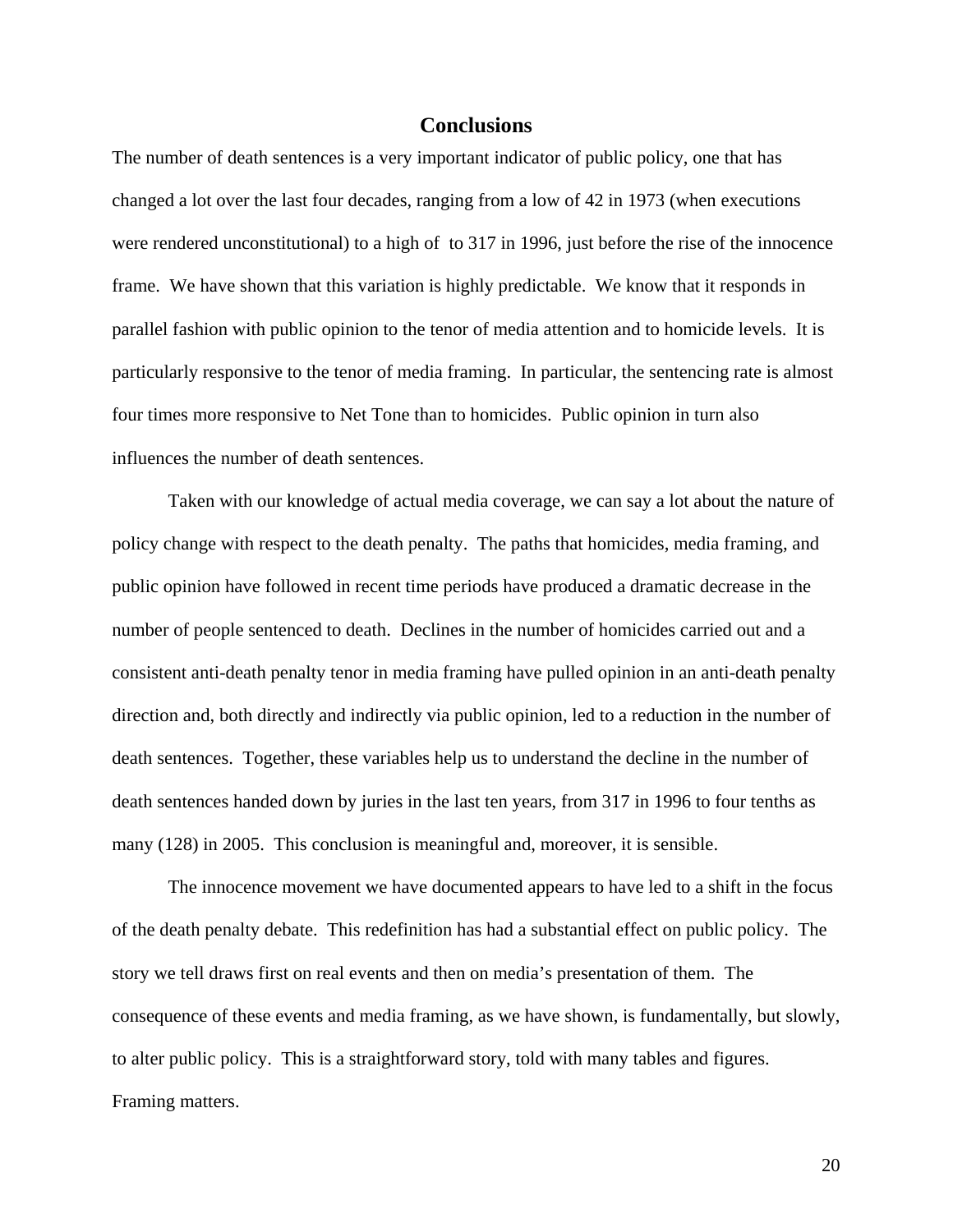|                                | Model 1             | Model 2              | Model 3             |
|--------------------------------|---------------------|----------------------|---------------------|
|                                | $(1961 - 2005)$     | $(1973 - 2005)$      | $(1973 - 2005)$     |
| Sentences $_{t-1}$             | $0.316^{+}$         | $0.339^{+}$          | $0.327^{+}$         |
|                                | (.097)              | (.109)               | (.108)              |
| Net Tone $_{t-1}$              | $0.453^{+}$         | $0.361^{*}$          | $0.432^{*}$         |
|                                | (.137)              | (.210)               | (.240)              |
| Opinion $_{t-1}$               | 5.059               | $5.007$ <sup>+</sup> | $4.906^{+}$         |
|                                | (1.069)             | (.137)               | (1.423)             |
| Homicides $_{t-1}$ (thousands) | 0.817               | 2.423                | 2.747               |
|                                | (1.437)             | (2.708)              | (2.727)             |
| Exonerations $_{t-1}$          |                     | $-0.966$             |                     |
|                                |                     | (1.721)              |                     |
| Cumulative Exonerations $_{t}$ |                     |                      | 0.069               |
|                                |                     |                      | (.197)              |
| 1973                           | $-67.80^+$          |                      |                     |
|                                | (25.80)             |                      |                     |
| 1975                           | 129.49 <sup>*</sup> | 129.68*              | 131.29 <sup>*</sup> |
|                                | (25.34)             | (28.21)              | (28.24)             |
| Constant                       | $22.92^{\#}$        | $-10.44$             | $-17.97$            |
|                                | (19.20)             | (56.78)              | (56.49)             |
| N                              | 44                  | 32                   | 32                  |
| R-Squared                      | .930                | .836                 | .834                |
| <b>RMSE</b>                    | 23.97               | 25.27                | 25.37               |
| <b>StDev</b>                   | 83.70               | 62.32                | 62.32               |
|                                |                     |                      |                     |

Table 1. Explaining the Number of Annual Death Sentences.

Entries are regression coefficients; standard errors are in parentheses.

Note:  $*$  denotes p<.001,  $*$  denotes p<.05, and  $*$  denotes p<.10, one tailed.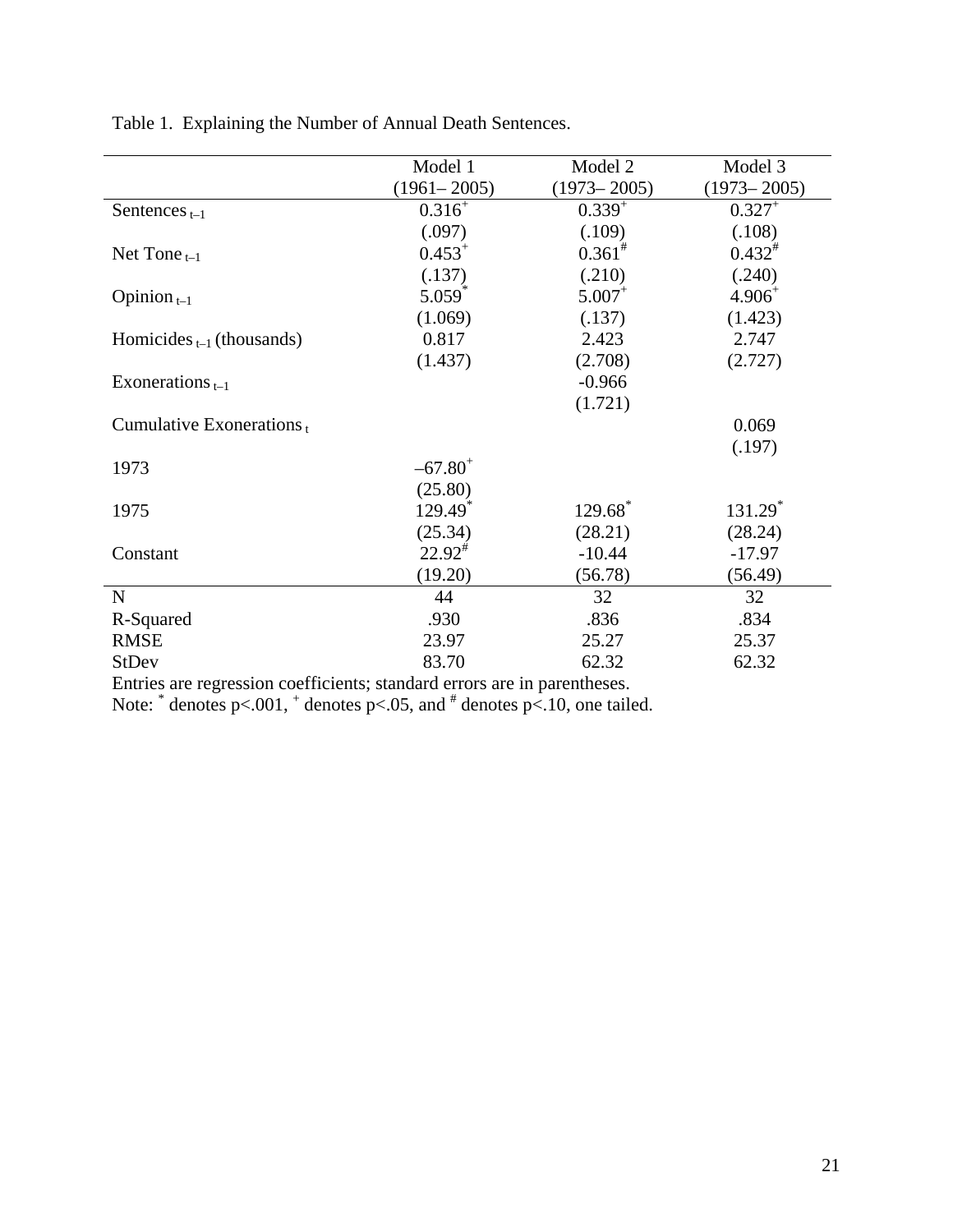

Figure 1. The Number of Stories on Capital Punishment in the *New York Times Index*, 1960– 2005.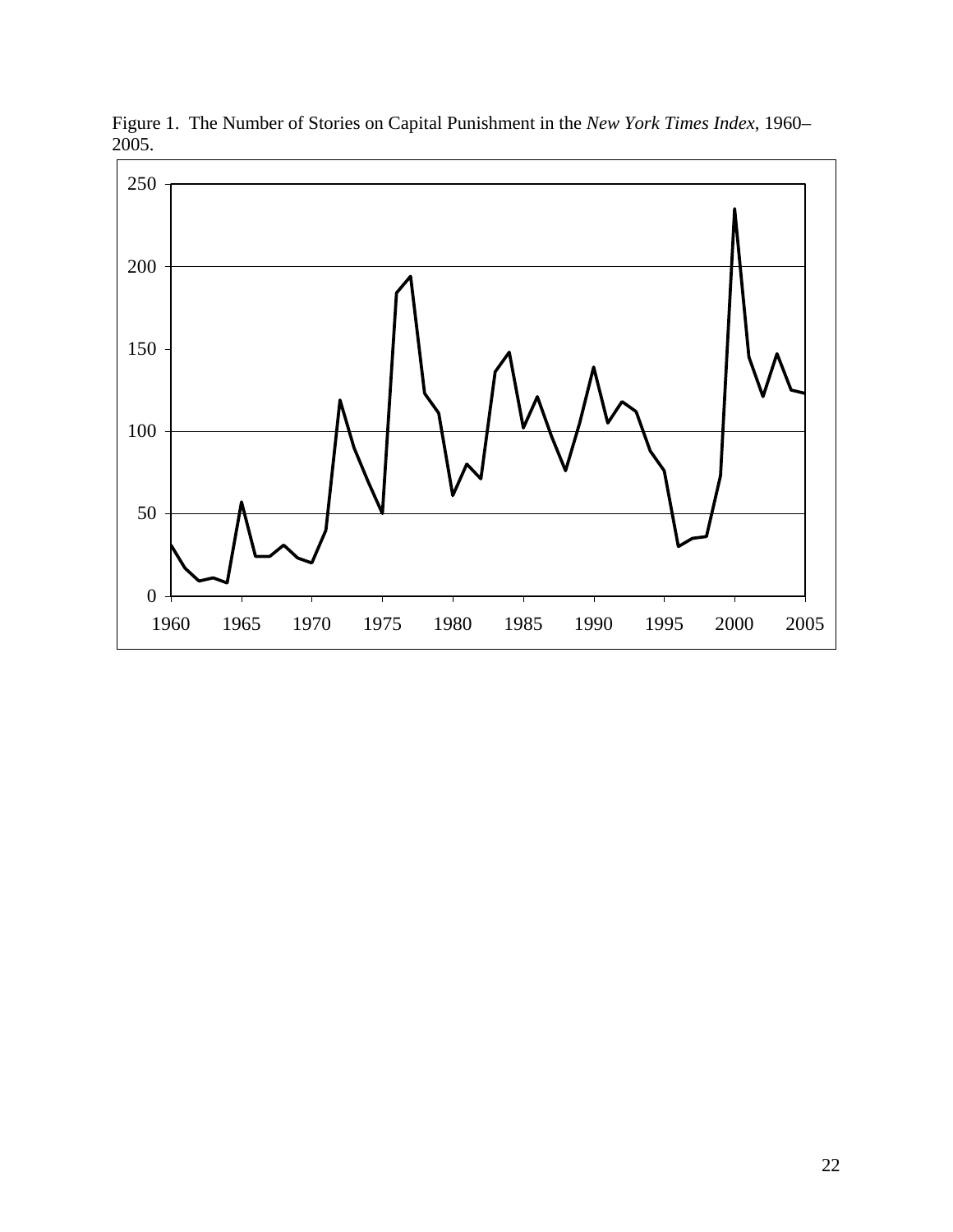

Figure 2. Topics of Attention in the *New York Times Index*, 1960–2005.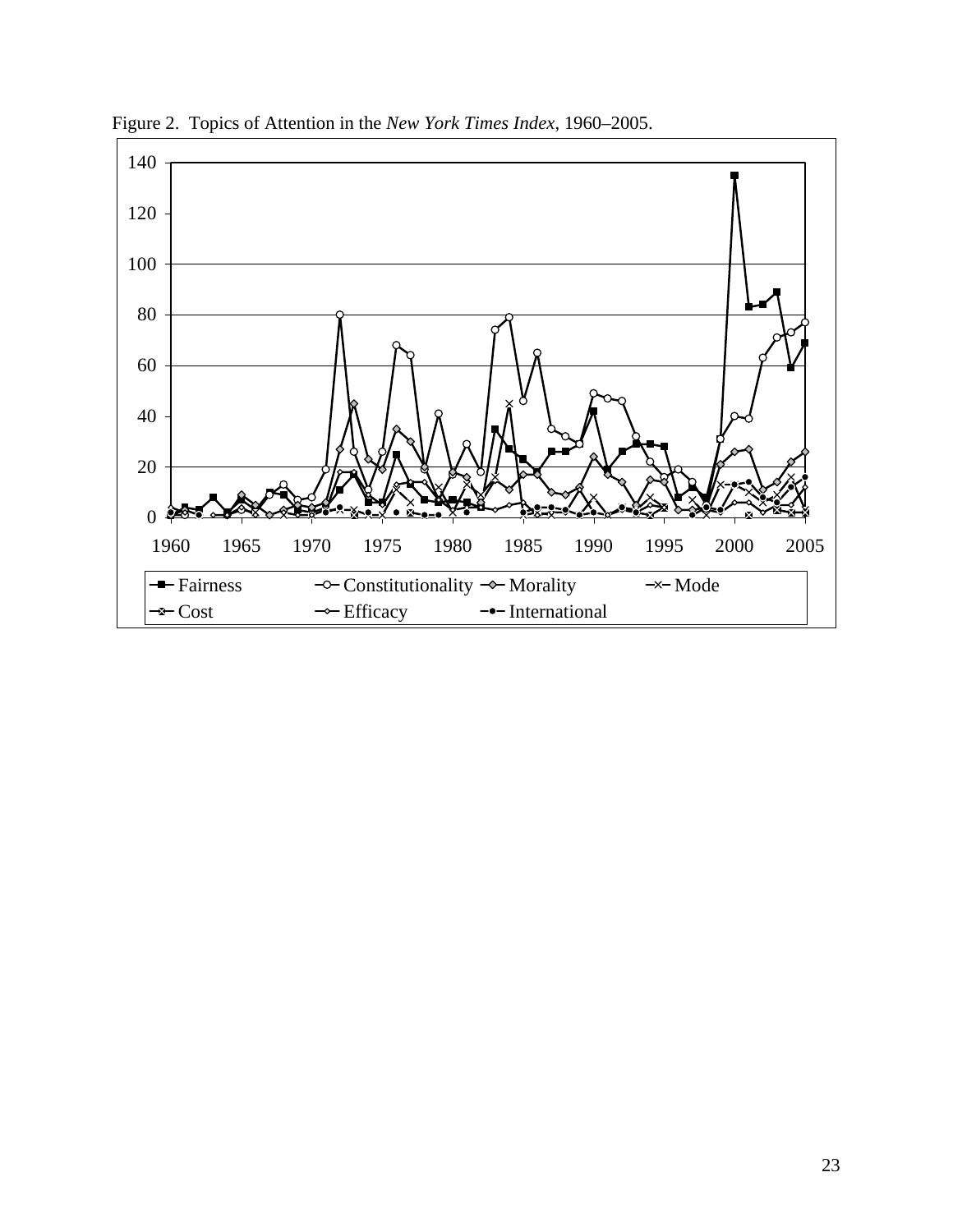

Figure 3. The Topic Determines the Tone.

Note: The figure shows the percentage of stories on each topic that were coded pro- or antideath penalty, 1960–2005. Number of stories (with pro or anti tone) given in parentheses. Stories that were neutral or uncodeable by tone are not included.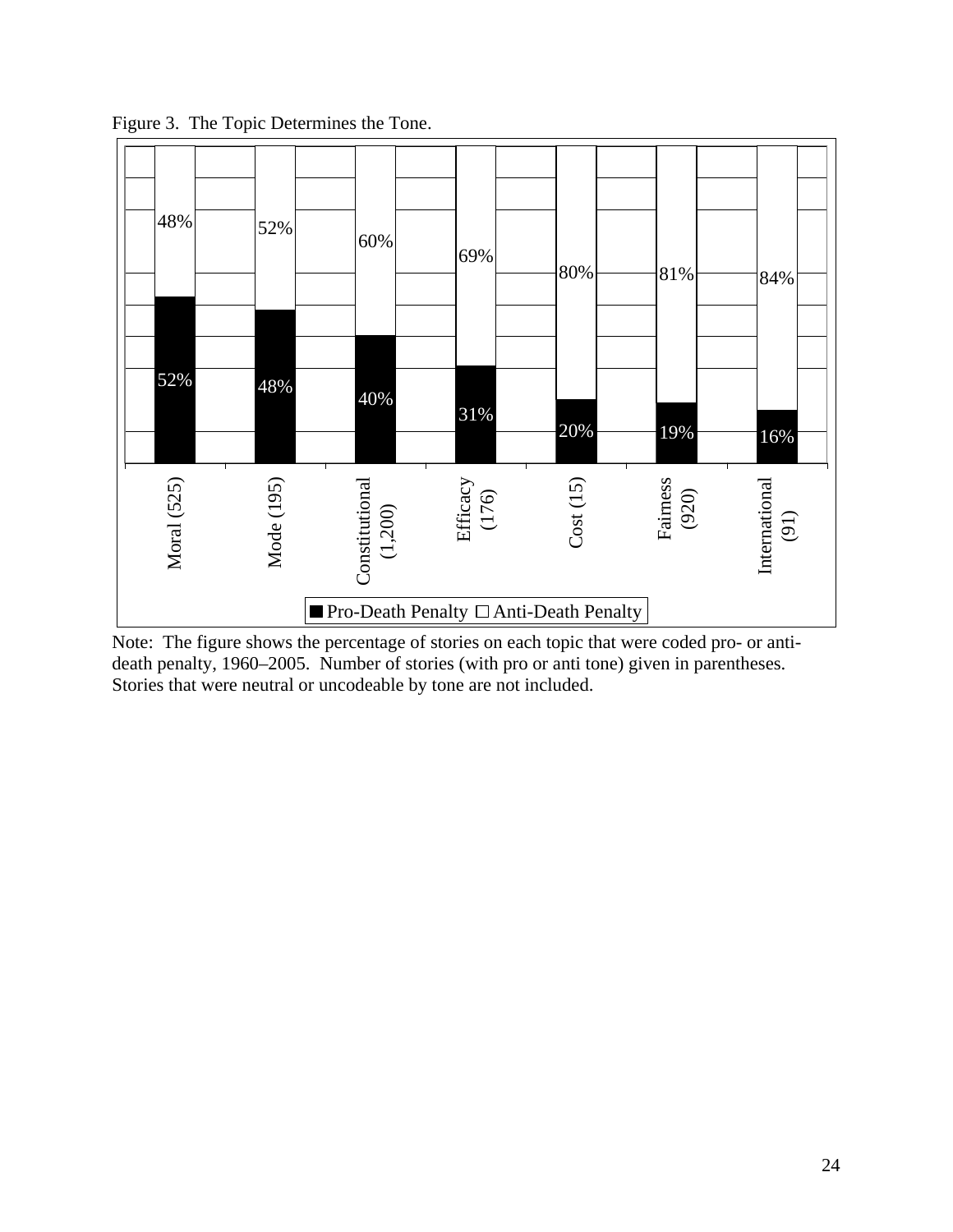

Figure 4. Tone and Mention of Victim and Defendant.

Note: The figure shows the percentage of stories mentioning either the victim or the defendant that were coded pro- or anti-death penalty, 1960–2005. Number of stories (with pro or anti tone) in parentheses. Stories that were neutral or uncodeable by tone are not included.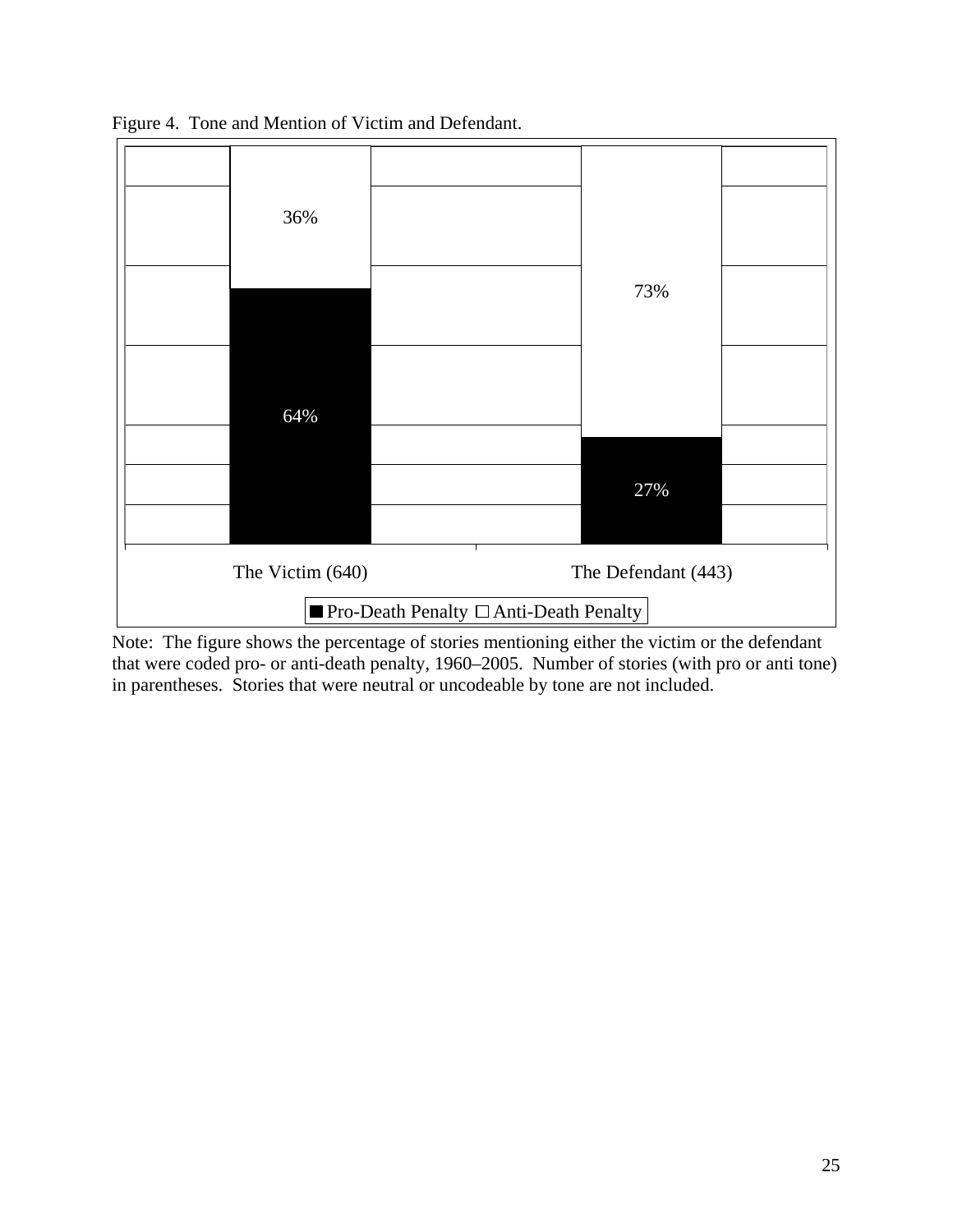

Figure 5. The Number of Stories Mentioning the Victim and the Defendant, 1960–2005.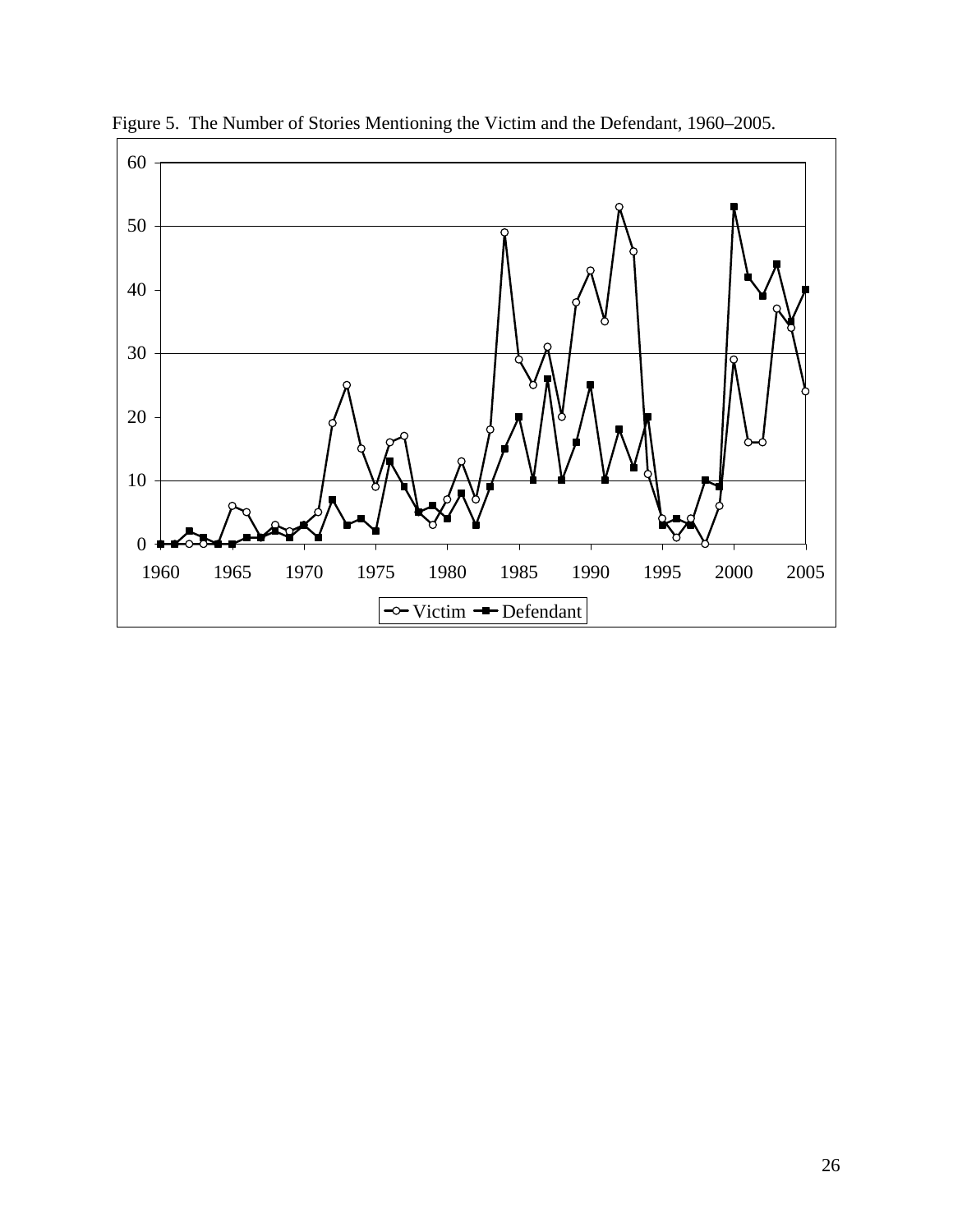

Figure 6. The Number of Stories Mentioning Innocence, Evidence, Flaws in the System, or Defendant Characteristics, 1960–2005.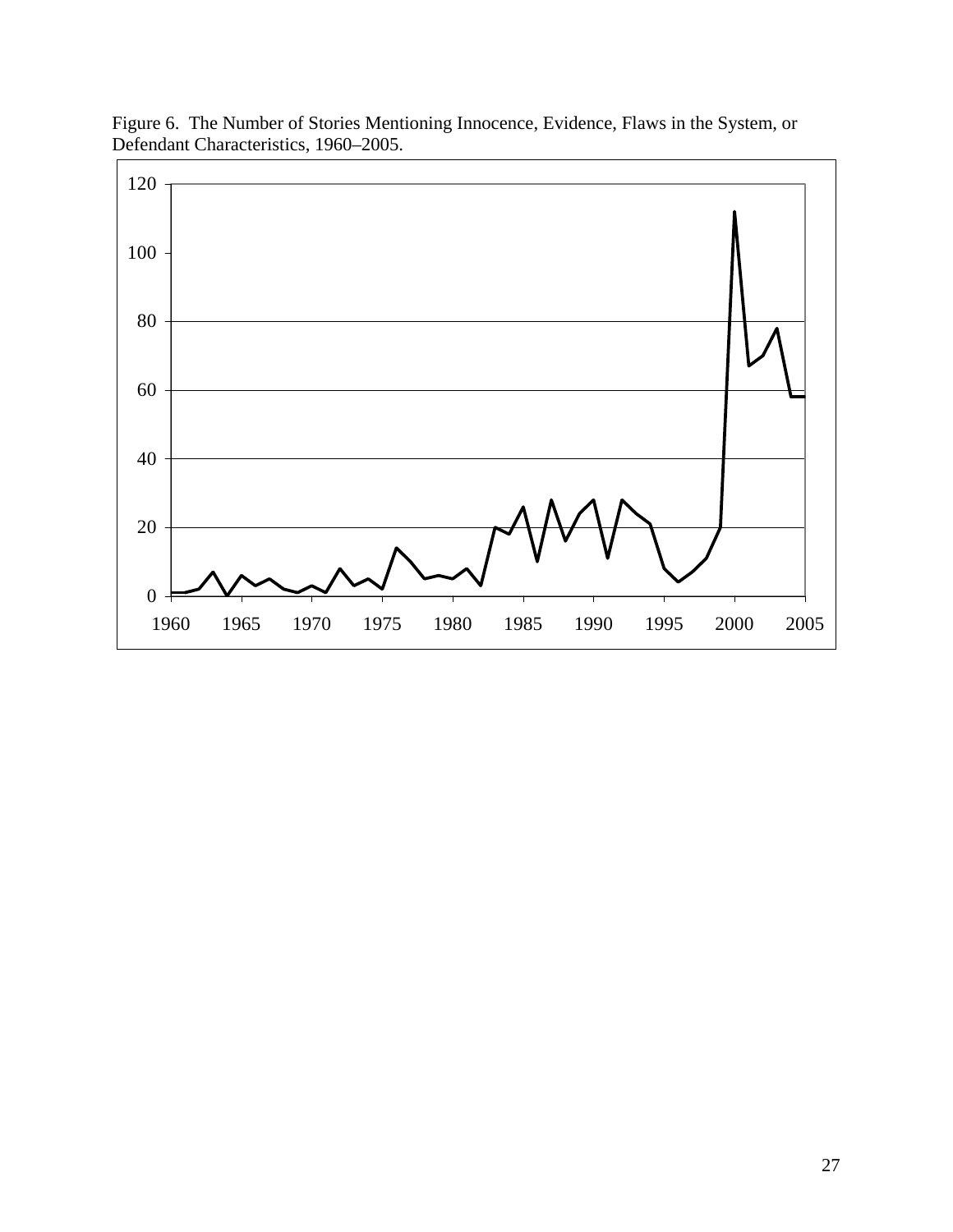

Figure 7. The Net Tone of *New York Times Index* Coverage, 1960–2005.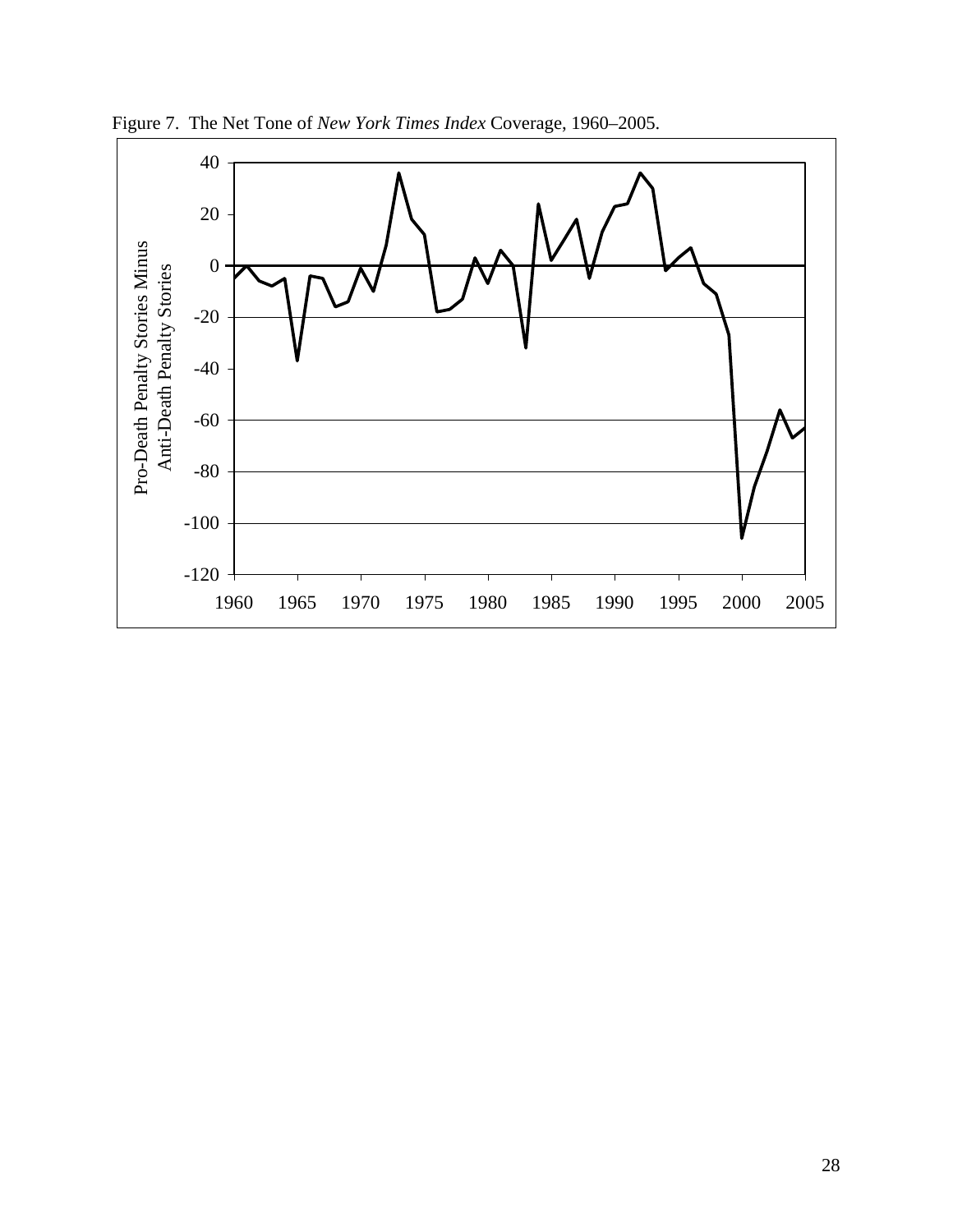

Figure 8. Capital Sentences, Executions, and the Death Row Population.

Primary Source: Snell 2005.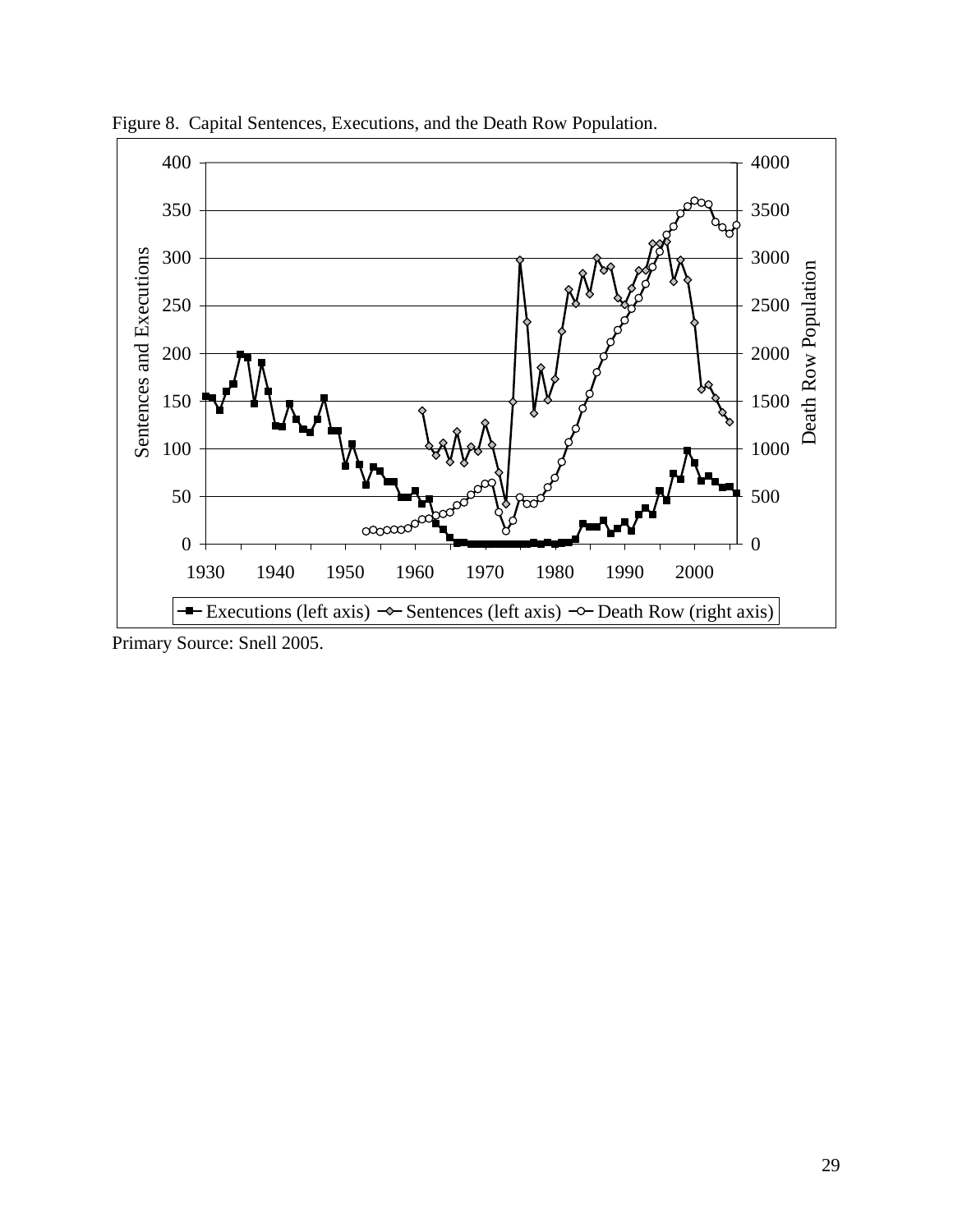# **Appendix**

# **Description of Data**

This Appendix offers summary description of the data sources and collection procedures for the six major annual data series presented in this article: death sentences, death row inmate population, executions, exonerations, homicides, and net public opinion support.

**Death Sentences:** The number of death sentences handed down each year, as provided by the following sources: 1961–1972 data from United States Department of Justice 1972; 1973– 2005 data from Snell 2005 (Appendix Table 2: Prisoners Sentenced to Death and the Outcome Sentence, by Year of Sentencing, 1973–2005).

**Death Row Inmates:** The total number of individuals under sentence of death in the United States in each year. We follow the Death Penalty Information Center in supplementing the primary Bureau of Statistics data source with the NAACP estimate for the most recent year, as reported by Snell 2005 (Figure 1: Persons under Sentence of Death 1953–2005).

**Executions:** The number of individuals executed in the United States in each year, as reported by Snell 2005 (Figure 4: Persons Executed, 1930–2005).

**Exonerations:** The number of individuals exonerated from death row in the United States in each year, as calculated from DPIC 2006. The Death Penalty Information Center makes the following statement regarding the criteria for identifying exonerations: "The DPIC uses the traditional objective criteria that have determined innocence since the founding of this country. In order to be included on the list, defendants must have been convicted and sentenced to death, and subsequently either: a) their conviction was overturned and they were acquitted at a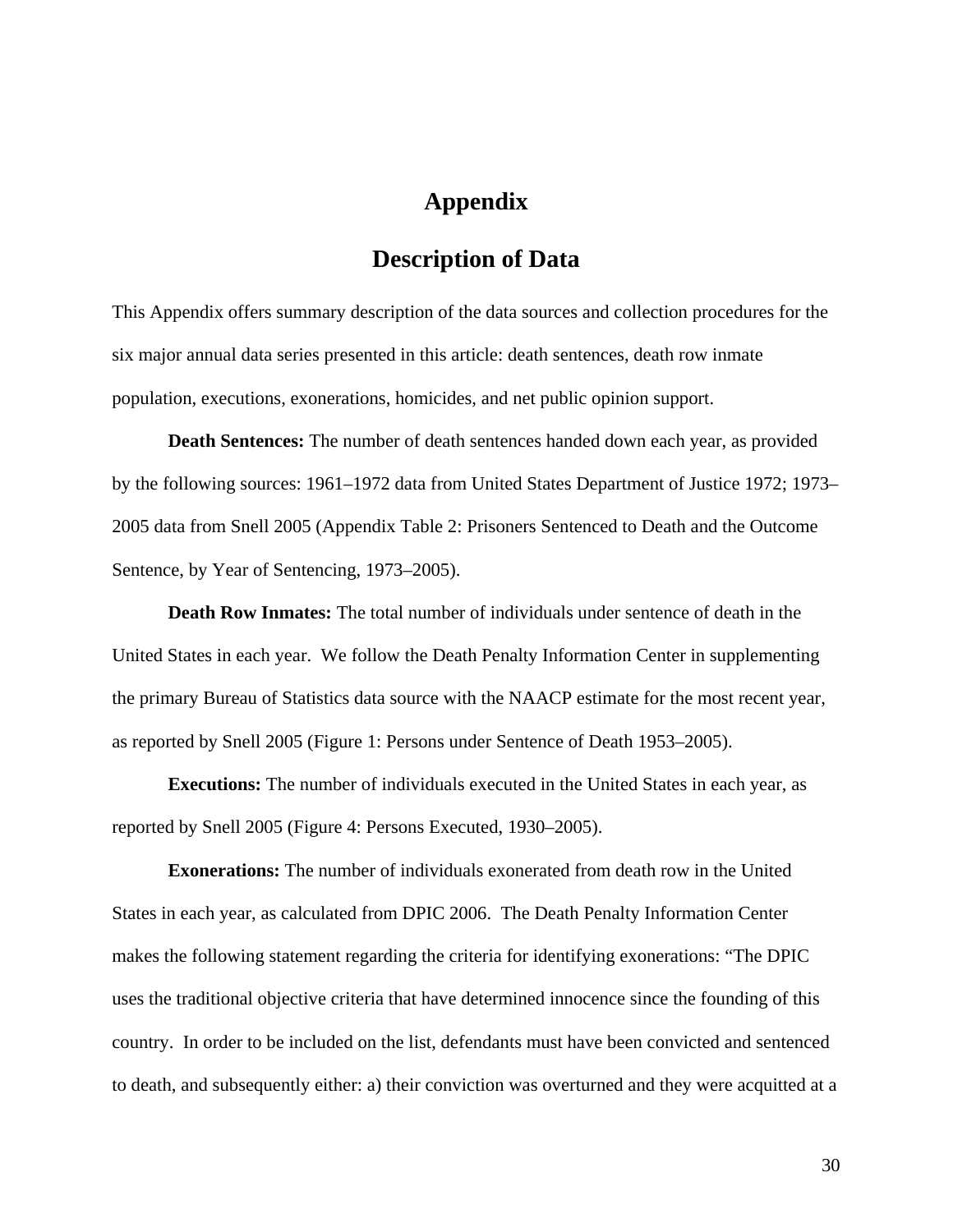re-trial, or all charges were dismissed; or b) they were given an absolute pardon by the governor based on new evidence of innocence. The list includes cases in which the release occurred in 1973 or later."

**Homicides:** The number of homicides committed in the United States each year, as provided by the following sources: 1961–1985 data from Fox and Zawitz 2006 (Table of Homicide Victimization, 1950–2004); 1986–2005 data from Uniform Crime Reporting Program 2006 (Table 1: Crime in the United States by Volume and Rate per 100,000 Inhabitants, 1986– 2005).

**Net Public Support for the Death Penalty:** A measure of public support for the death penalty as calculated from data collected from the following source: Gallup Organization, public opinion surveys conducted November 11, 1953–May 5, 2006. In this article, we use a variable we call "net support." This variable is calculated simply from subtracting, at each point in time, our measure of death penalty opposition from our measure of death penalty support (i.e., % pro - % anti). To gather these measures of death penalty support and opposition, we began by searching on iPoll for all public opinion polls on "capital punishment" or "death penalty." Our search yielded 780 survey items taken between December, 1936 and May, 2006. These surveys were conducted by a wide range of different survey organizations (Gallup, CBS, Roper, etc.) and employed an even wider range of question types ("Do you believe in the death penalty," "Are you in favor of the death penalty for murder?," "Do you think the death penalty prevents crime?," "Are you in favor of the death penalty for persons convicted of rape?," etc.). Although there is significant variance across these surveys in terms of survey house and question wording, we are able to incorporate different questions asked by different organizations by using the WCalc algorithm, created by James Stimson, which we describe below.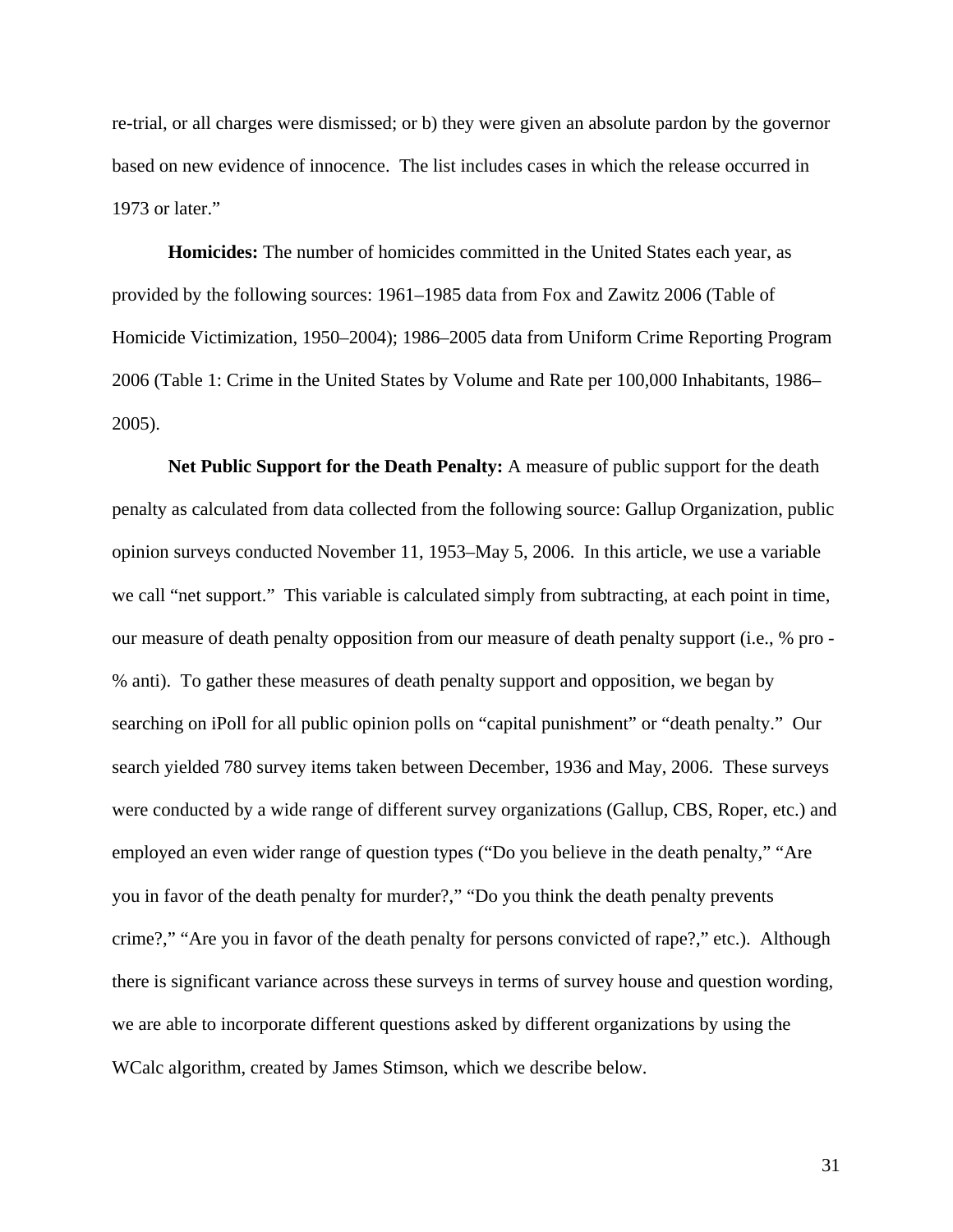Through use of this algorithm, questions with important differences in question wording but with a common root subject—including those questions listed above and many more—can each contribute information to our overall measure of public opinion on the death penalty. Of the full set of 780 question items we downloaded from iPoll, 292 surveys meet our criteria for inclusion: directly relevant to the death penalty debate, given to a random sample of national adults, containing responses that can be categorized into pro- and anti-death penalty valences, and asked two or more times by the same survey organization. The surveys we used represented 19 distinct survey organizations and 35 distinct question wordings. In all, the data hold a total of 65 survey organization / question wording combinations.

In order to utilize this data set of 292 surveys from multiple survey houses and with multiple question types, we employed the WCalc Public Opinion Dimensional Extraction Algorithm created by James Stimson (software retrieved March 23, 2007, from http://www.unc.edu/~jstimson/resource.html). In a manner similar to the dynamic factor analysis we describe in Chapter 5, this software program calculates how the survey marginals (i.e., percentage values) for each survey question asked by each organization change over time. Having calculated relative change scores for each individual survey question series, the algorithm extracts the latent dimension underlying the shared patterns of variance across these changes, producing a single series of public opinion data. The algorithm is also equipped with an optional smoothing function, which we choose to employ in order to minimize the "noise" inherent in this kind of survey data. The result: two smoothed time series, one representing aggregate support for the death penalty and the other representing aggregate opposition. Subtracting the opposition values from the support values, we obtain the final series of "Net Support," which we employ in our analysis.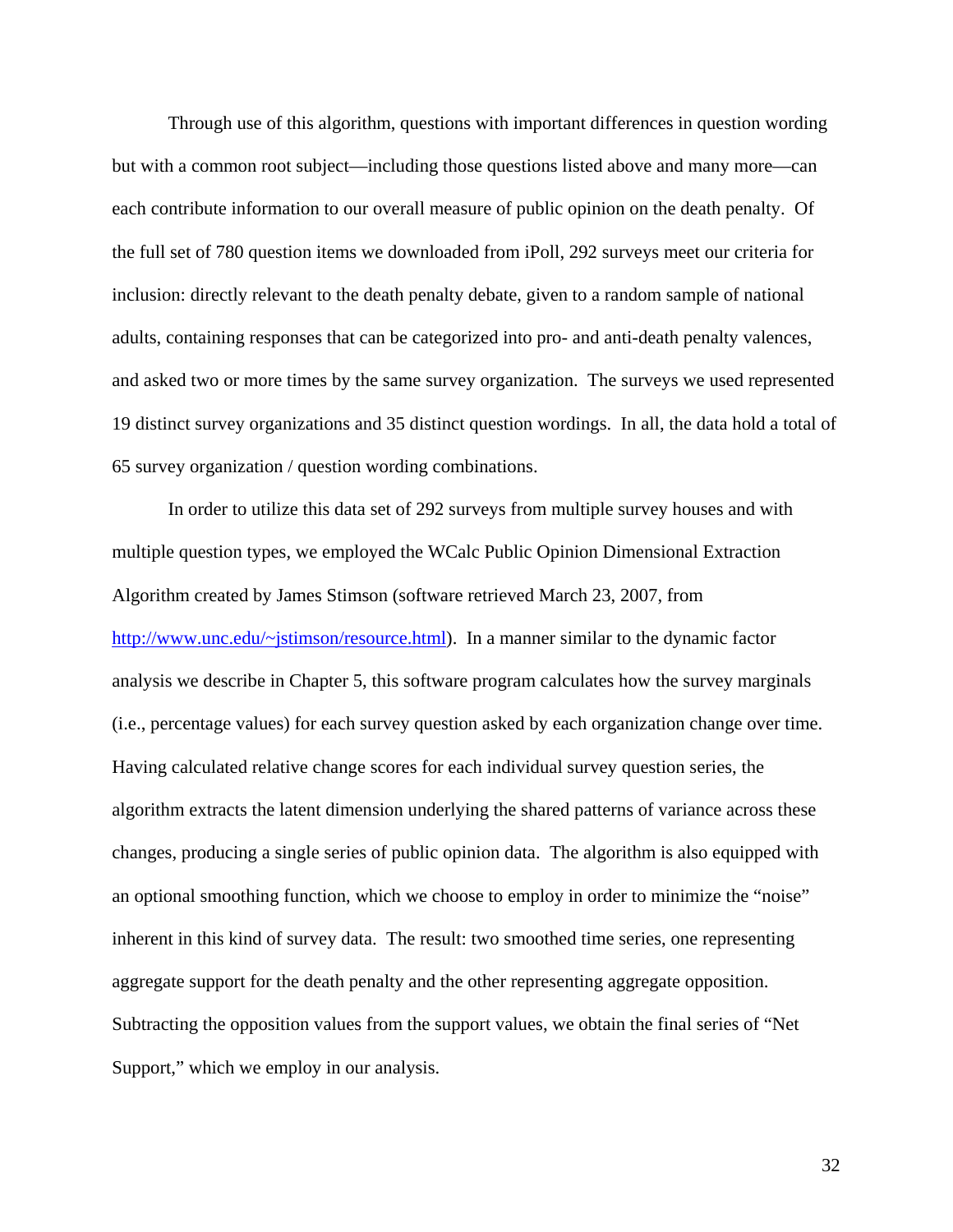# **References**

- Banner, Stuart. 2002. *The Death Penalty: An American History.* Cambridge, MA: Harvard University Press.
- Baumgartner, Frank R. and Bryan D. Jones. 1993. *Agendas and Instability in American Politics.* Chicago, IL: The University of Chicago Press.
- Baumgartner, Frank R., Suzanna De Boef and Amber E. Boydstun. Forthcoming 2008. *The Decline of the Death Penalty and the Discovery of Innocence*. New York: Cambridge University Press.
- Bedau, Hugo Adam ed. 1997. *The Death Penalty in America: Current Controversies.* New York, NY: Oxford University Press.
- Cobb, Roger W. and Charles D. Elder. 1972. *Participation in American Politics: The Dynamics of Agenda-Building*. Baltimore: The Johns Hopkins University Press.
- DPIC (Death Penalty Information Center). 2006. Innocence: List of Those Freed From Death Row. Retrieved March 13, 2007, from

http://www.deathpenaltyinfo.org/article.php?scid=6&did=110.

- Druckman, James N. 2001a. On the Limits of Framing Effects: Who Can Frame? *Journal of Politics* 63 (4): 1041–1066.
- Erikson, Robert S., James A. Stimson, and Michael MacKuen. 2002. *The Macro Polity. C*ambridge, MA: Cambridge University Press.
- Fox, James Alan and Marianne W. Zawitz. 2006. Homicide Trends in the United States. Washington, DC: United States Department of Justice, Bureau of Justice Statistics. Retrieved March 16, 2007, from

http://www.ojp.usdoj.gov/bjs/homicide/tables/totalstab.htm.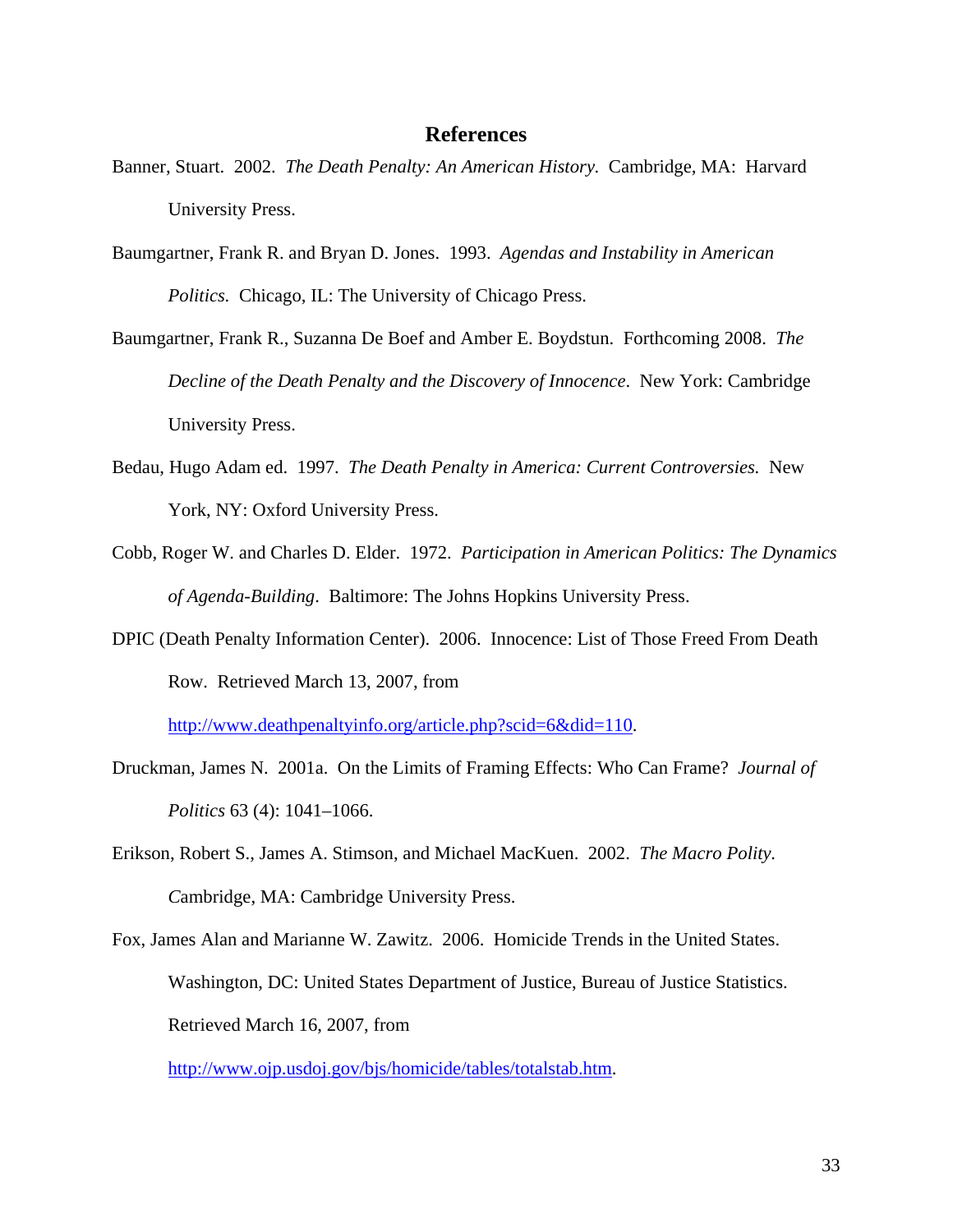*Furman v. Georgia*, 408 U.S. 238 (1972).

Gallup Organization. Public opinion surveys conducted November 11, 1953–May 5, 2006. Retrieved March 18, 2007, from the iPOLL Databank, The Roper Center for Public Opinion Research, University of Connecticut,

http://www.ropercenter.uconn.edu/ipoll.html

Gregg v. Georgia, 428 U.S. 153 (1976).

- Haines, Herbert H. 1996. Against Capital Punishment: The Anti-Death Penalty Movement in America, 1972–1994. New York: Oxford University Press.
- Jacoby, William G. 2000. Issue Framing and Public Opinion on Government Spending. *American Journal of Political Science*, Vol. 44, Issue 4: 750-767.
- Jones, Bryan D. 2001. *Politics and the Architecture of Choice: Bounded Rationality and Governance.* Chicago: University of Chicago Press.
- Jones, Bryan D. and Frank R. Baumgartner. 2005. *The Politics of Attention.* Chicago, IL: University of Chicago Press.
- Jost, Kenneth. 2001. Rethinking the Death Penalty. *CQ Researcher* 11: 945–968 (Nov. 16, 2001).
- Kingdon, John W. 1984. A*gendas, Alternatives, and Public Policies*. Boston: Little, Brown.
- Nelson, Thomas E., Rosalee A. Clawson, and Zoe M. Oxley. 1997. Media Framing of a Civil Liberties Conflict and Its Effect on Tolerance. *American Political Science Review* 91 (3): 567–583.
- Nelson, Thomas E. & Zoe M. Oxley. 1999. Issue Framing Effects on Belief Importance and Opinion. *The Journal of Politics* 61:1040–1067.